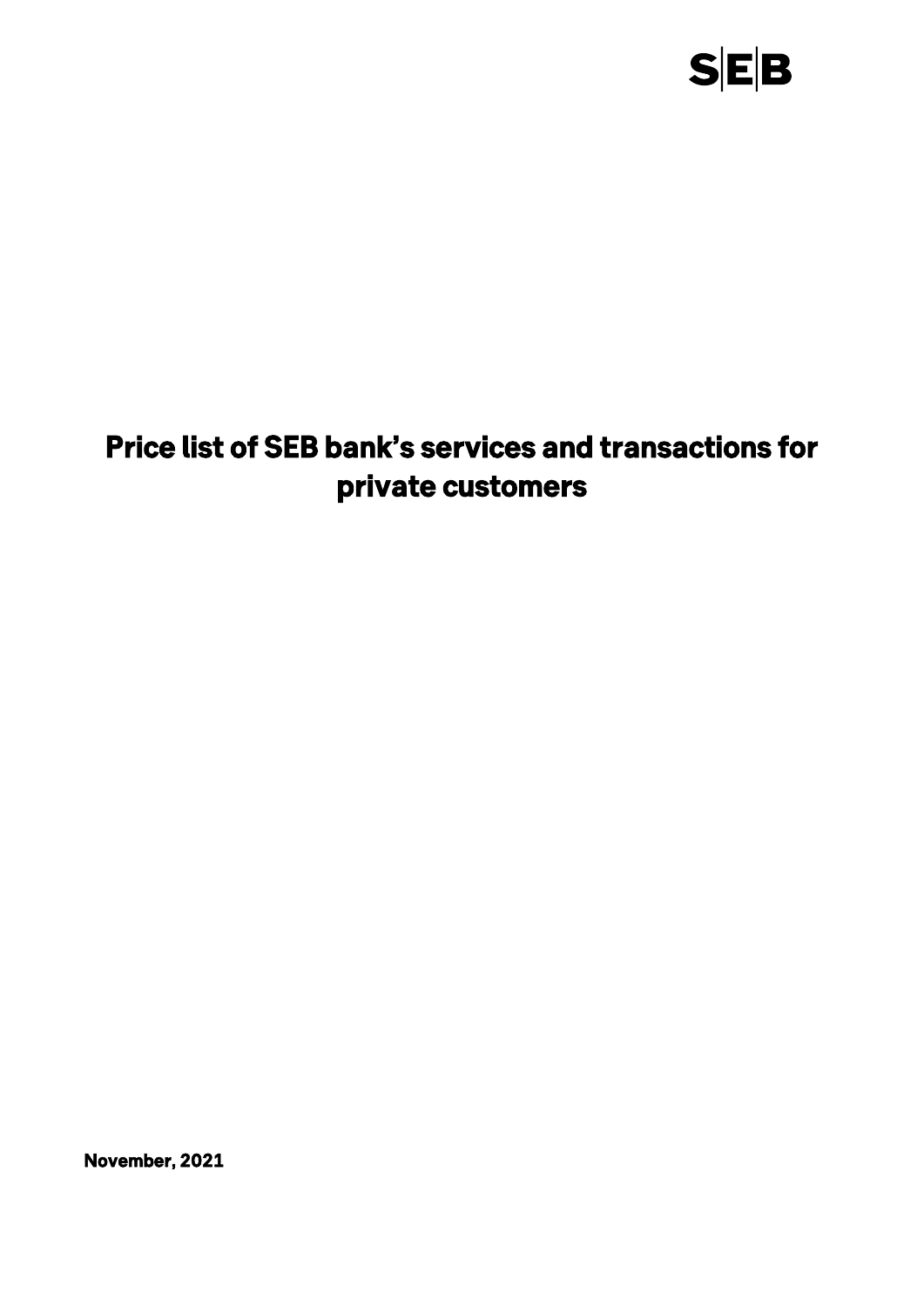*Procedure for payment of interest and charges, other relationship between the bank and private customers is regulated by the General rules, agreements and service terms and conditions of AB SEB bankas.*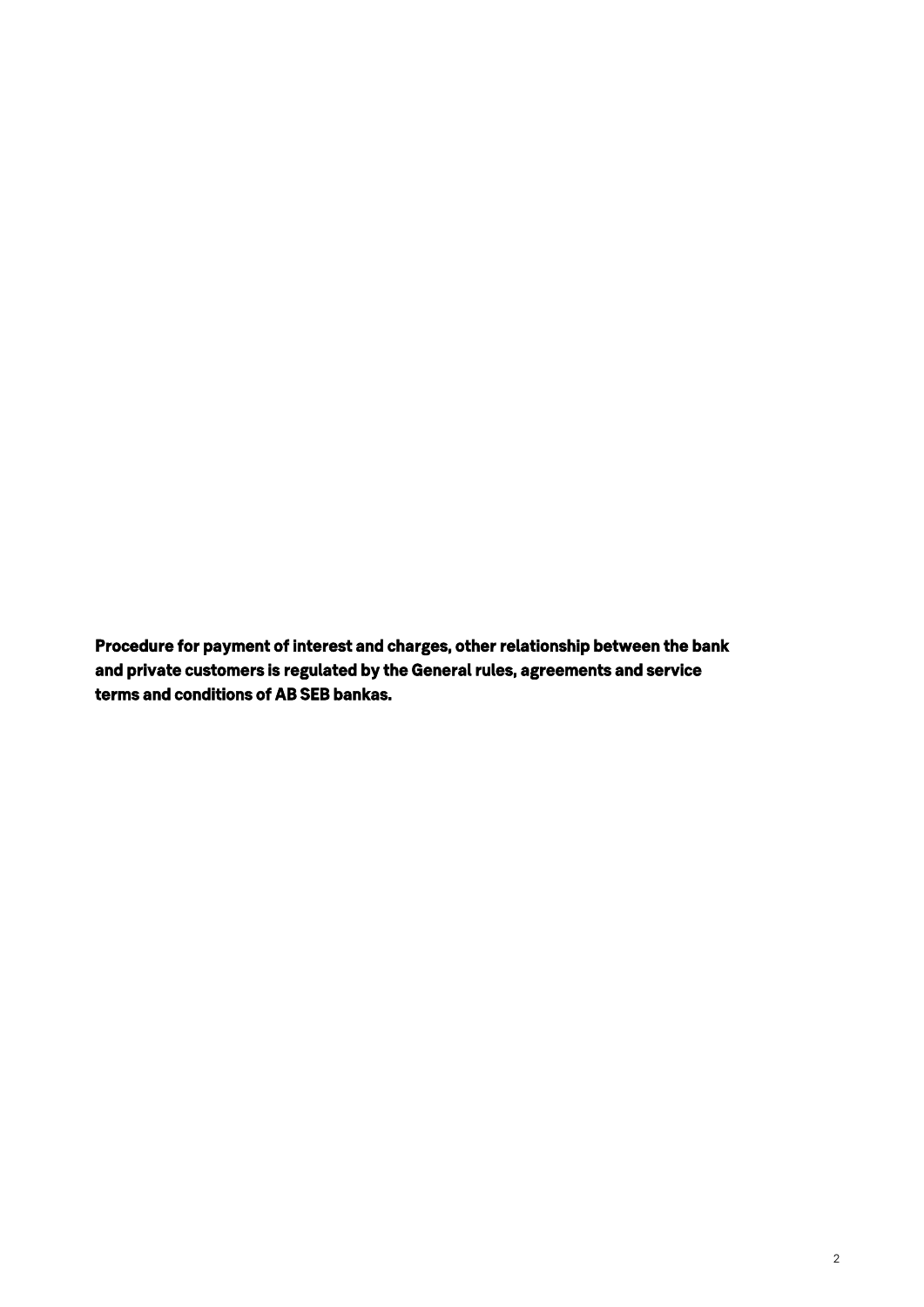### **List of the most representative services linked to a payment account and standardised terminology**

**This document has been drawn up based on the Lithuanian central bank's list of the most representative services linked to a payment account and the Fees and Charges (hereinafter the 'price list') of AB SEB bankas.**

| Service linked to a     | Definition of a service linked to a payment account                                                       |
|-------------------------|-----------------------------------------------------------------------------------------------------------|
| payment account         |                                                                                                           |
| Maintaining the         | We keep an account opened in your name. This service is part of our minimum                               |
| account                 | bank service fee package.                                                                                 |
| Providing a debit card  | We issue a payment card linked to your account. This service includes the card                            |
|                         | issuance, card delivery, card usage and other related services defined in the price<br>list.              |
| Providing a credit card | We issue a payment card linked to a payment account, the holder of which may be                           |
|                         | issued a credit limit. The drawn down credit limit is subject to payment of interest in                   |
|                         | accordance with the procedure established in the credit agreement.                                        |
|                         | This service includes card issuance, card delivery, card usage and other related                          |
|                         | services specified in the price list.                                                                     |
| Cash withdrawal         | The service when you withdraw cash from your account with a payment card at an                            |
|                         | ATM or at any other cash withdrawal points.                                                               |
| Cash depositing         | The service when you deposit cash to your bank account linked to your payment                             |
|                         | card at any SEB ATM.                                                                                      |
| <b>Credit transfers</b> | Based on your order we execute money transfer in euro from your account with                              |
|                         | SEB to your indicated payee's account. We make money transfers in euro to                                 |
|                         | accounts opened in SEPA <sup>1</sup> countries.                                                           |
| <b>SEPA</b>             | This service includes money transfers within SEB in euro, money transfers filled out                      |
|                         | as bill and taxes, European money transfers, etc.                                                         |
| Credit transfers        | Based on your order we execute money transfer from your account with SEB to                               |
|                         | your indicated any other payee's account. We make money transfers in euro or in                           |
|                         | any other currency to accounts opened in other than SEPA <sup>1</sup> countries.                          |
| Non SEPA                | This service includes money transfers within SEB in other currencies <sup>2</sup> , cross-border          |
|                         | money transfers, etc.                                                                                     |
| Direct debit            | You give us your consent to debit your account and transfer the debited amount to                         |
|                         | your indicated payee based on the payment order provided by him.                                          |
|                         | SEB Bank refers to this service as SEPA direct debit.                                                     |
| E-invoice automated     | Payment against an e-invoice provided by the payee, where you have instructed us                          |
| payment                 | to make, in your name, an automated money transfer from your indicated account.                           |
| Incoming SEPA           | The payments received in euro from the accounts opened in the SEPA $1$ countries are credited             |
| payment                 | to your account.                                                                                          |
|                         | Incoming cross border The payments received in other currencies than in euro or in euro from the accounts |
| payment                 | opened in the other than in SEPA <sup>1</sup> countries are credited to your account.                     |

**1 Lithuania, European Union countries and European Economic Area countries.**

**<sup>2</sup> Currencies other than euro.**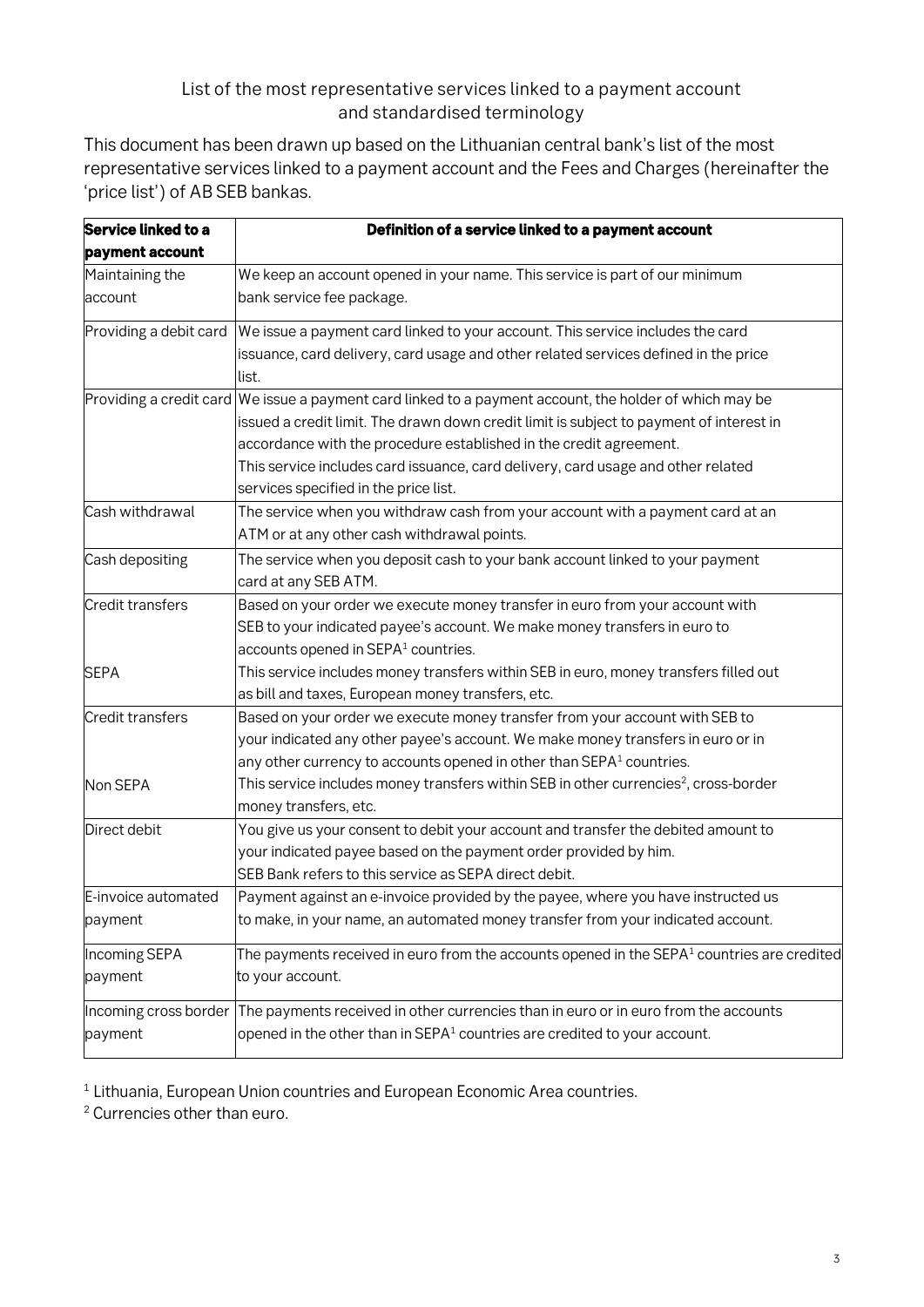### *SERVICE PLANS*

| <b>Services</b>                                                                                                                                                                                                                                                                     | <b>SUMANU</b>                                   | <b>SUMANU</b><br><b>PLIUS</b>                    | <b>JAUNIMAS1</b>                             | MOKSLEIVIS <sup>2</sup>                      | <b>SENJORAS3</b>                             |
|-------------------------------------------------------------------------------------------------------------------------------------------------------------------------------------------------------------------------------------------------------------------------------------|-------------------------------------------------|--------------------------------------------------|----------------------------------------------|----------------------------------------------|----------------------------------------------|
| Service plan concluding, monthly<br>fee                                                                                                                                                                                                                                             | EUR 1 per<br>month                              | <b>EUR 2,50 per</b><br>month                     | <b>EUR 0,50 per</b><br>month                 | <b>Free of charge</b>                        | <b>EUR 0,70 per</b><br>month                 |
| Debit card without monthly fee:<br><b>Debit Mastercard</b><br><b>SEB Mylimiausia Mastercard</b>                                                                                                                                                                                     | $+$<br>(one debit<br>card, the<br>oldest)       | $\ddot{}$<br>(one debit<br>card, the<br>oldest)  | $+$<br>(one debit card,<br>the oldest)       | $+$<br>(all debit cards) (one debit card,    | the oldest)                                  |
| <b>Credit card without monthly fee:</b><br><b>Mastercard Standard</b>                                                                                                                                                                                                               |                                                 | $\ddot{}$<br>(all credit<br>cards)               |                                              |                                              |                                              |
| Foreign travel insurance                                                                                                                                                                                                                                                            |                                                 | $\ddot{}$                                        |                                              |                                              |                                              |
| Unlimited number of transfers online<br>and via SEB mobile application:                                                                                                                                                                                                             | $+$                                             | $+$                                              | $\ddot{}$                                    | $\ddot{}$                                    | $^{+}$                                       |
| Intra-bank payments in all currencies<br>Payment to other customer's<br>account within SEB Bank<br>Money transfer according to bill or tax<br>payment<br>One-off e-invoice payment<br>European payments <sup>4</sup><br>Instant payment <sup>5</sup><br>SEPA payment <sup>6,7</sup> |                                                 |                                                  |                                              |                                              |                                              |
| SEB mobile application notifications                                                                                                                                                                                                                                                | $+$                                             | $^{+}$                                           | $\ddot{}$                                    | $^{+}$                                       | $^{+}$                                       |
| <b>Bank SMS messages</b>                                                                                                                                                                                                                                                            |                                                 |                                                  |                                              |                                              | $^+$                                         |
| Digipass (issuance)                                                                                                                                                                                                                                                                 |                                                 | $\ddot{}$                                        |                                              |                                              |                                              |
| Cash withdrawal at SEB and at other<br>Lithuanian and foreign bank ATMs<br>with any debit card (a limit is common<br>to all available debit cards)<br>(If the amount that is offered free of<br>charge is exceeded, standard fees<br>apply)                                         | Free of<br>charge up to<br>EUR 550 per<br>month | Free of charge<br>up to EUR<br>1000 per<br>month | Free of charge up<br>to EUR 200 per<br>month | Free of charge<br>up to EUR 100<br>per month | Free of charge<br>up to EUR 550<br>per month |
| Minimum bank service fee for<br>residents <sup>8</sup> :<br>administration of incoming payments <sup>9</sup><br>bank account opening<br>bank account closure<br>bank account maintenance                                                                                            | $\ddot{}$                                       | $^{+}$                                           | $^{+}$                                       | $^{+}$                                       | $^+$                                         |

**<sup>1</sup> Service Plan JAUNIMAS is meant for university, college, etc. students.** 

**<sup>2</sup> Service plan MOKSLEIVIS is valid as long as the customer is 0 - 18 (included) years of age.**

**<sup>3</sup> Service plan SENJORAS is meant for persons of retirement age determined by the Law on State Social Security Pensions.**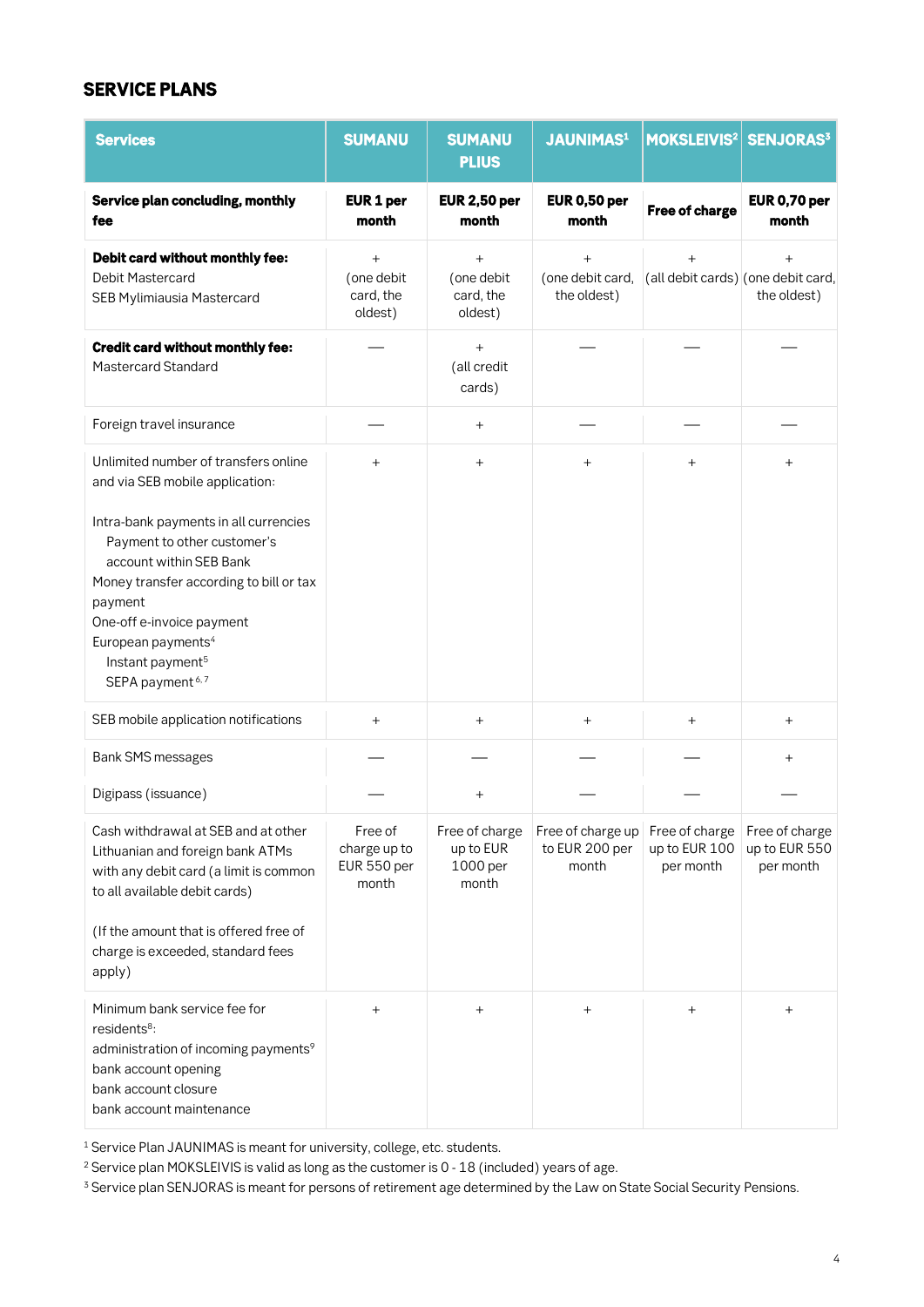**<sup>4</sup> This payment includes transfers in euro to other banks registered in Lithuania, the European Union, United Kingdom, Switzerland, Monaco, San Marino, Andorra and the European Economic Area countries – Norway, Iceland and Lichtenstein. The payment order must bear the payee's IBAN format account.**

**<sup>5</sup>Funds according to an instant payment order will be transferred immediately twenty-four hours a day during the entire year. If the sum of the euro payment order is under 15,000 euros and the bank of the beneficiary has joined the instant payment system, the transfer will be made automatically as an instant payment.**

**<sup>6</sup> Funds according to a SEPA payment order are transferred on the same day, if the payment order is given on a banking day before 4:00 p.m.**

**<sup>7</sup> Funds are transferred every day except weekends and international holidays: New Year's Day (January 1st), Easter Good Friday, Easter Monday, Labour Day (May 1st), First and Second day of Christmas (December 25th- 26th).**

**If a payment order is given after 4:00 pm on a working day, on weekends or on international holidays, the funds are transferred on the next banking day. The time of crediting the payee's account depends on the payee's bank.**

**<sup>8</sup>All natural persons are classified as non-resident customers, other than those, who are classified as residents. Any resident is considered a natural person legally residing in the Republic of Lithuania or in any other Member State of the European Union or of the European Economic Area, i.e. a person who, by virtue of the legislation of the Republic of Lithuania or of such other Member State respectively, has the right to reside in the Republic of Lithuania or in such other Member State.**

**<sup>9</sup> This payment includes transfers in euro to other banks registered in Lithuania, the European Union, United Kingdom, Switzerland, Monaco, San Marino, Andorra and the European Economic Area countries – Norway, Iceland and Lichtenstein. The payment order must bear the payee's IBAN format account.**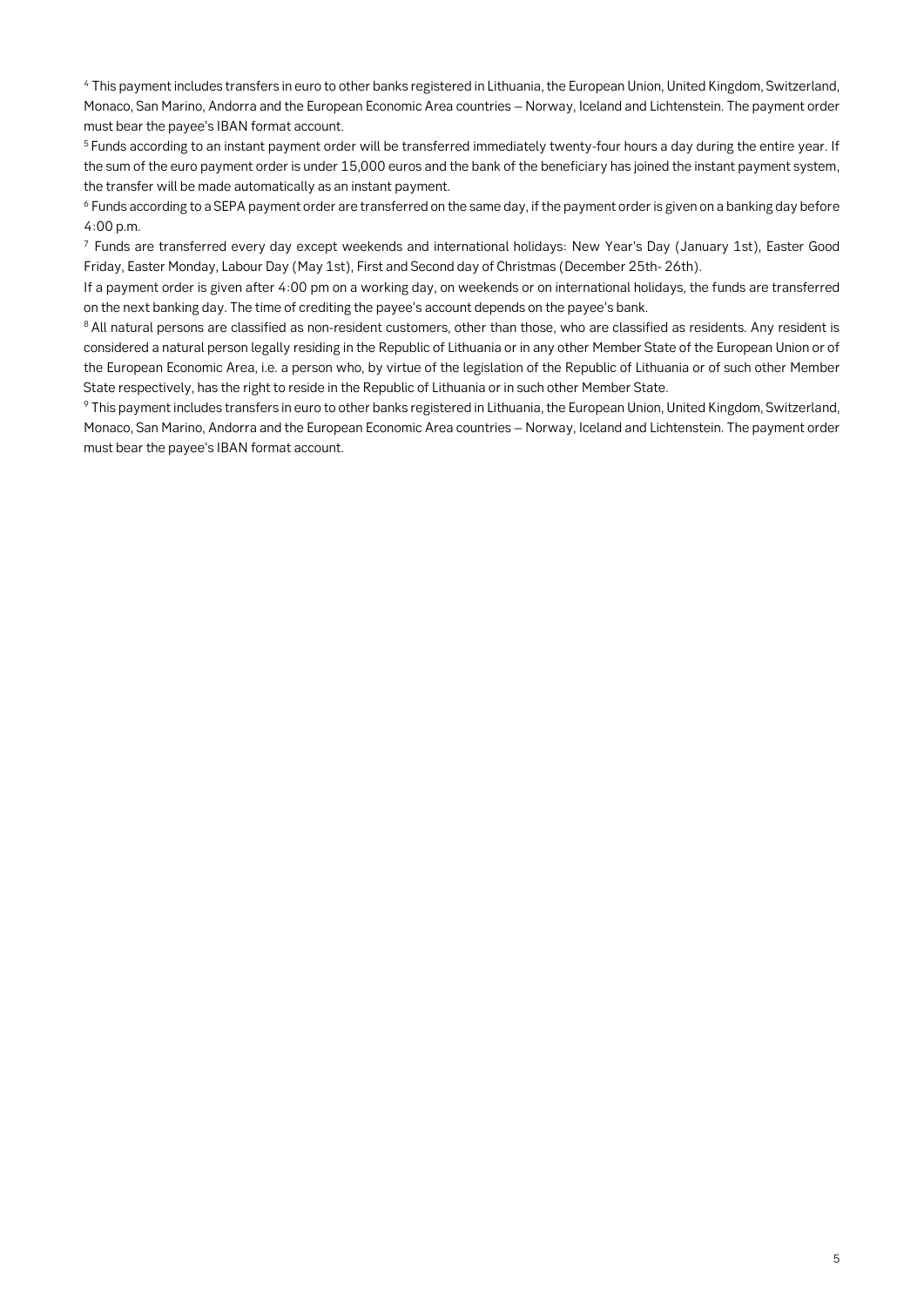#### *SERVICE PLAN STANDARTAS<sup>1</sup>*

| <b>Services</b>                                                                                                                                                                                                                                                                                                                                                                            | <b>Charges</b>                                  |
|--------------------------------------------------------------------------------------------------------------------------------------------------------------------------------------------------------------------------------------------------------------------------------------------------------------------------------------------------------------------------------------------|-------------------------------------------------|
| Service plan concluding, monthly fee <sup>2</sup>                                                                                                                                                                                                                                                                                                                                          | EUR 1,45 per month                              |
| Minimum bank service fee for residents <sup>3</sup> :<br>administration of incoming payments <sup>4</sup><br>bank account opening<br>bank account closure<br>bank account maintenance                                                                                                                                                                                                      | Free of charge                                  |
| Debit card (Debit Mastercard, SEB Mylimiausia Mastercard):<br>issuance<br>usage<br>renewal <sup>5</sup><br>sending a new / renewed / replaced card to client by regular post in<br>Lithuania                                                                                                                                                                                               | Free of charge<br>(one (the oldest) debit card) |
| Payment between customer own accounts within SEB Bank (via the<br>Internet, via SEB mobile application)                                                                                                                                                                                                                                                                                    | Free of charge                                  |
| Money transfers online and via SEB mobile application:                                                                                                                                                                                                                                                                                                                                     | 10 fund transfers per month                     |
| Intra-bank payments in all currencies:<br>Payment to other customer's account within SEB Bank<br>Money transfer according to bill or tax payment<br>One-off e-invoice payment<br>European payments <sup>6</sup> :<br>Instant payment <sup>7</sup><br>SEPA payment <sup>8,9</sup><br>Funds debiting to the account according to SEPA direct debit payment<br>order (for each payment order) |                                                 |
| Cash withdrawal at SEB and at other Lithuanian and foreign bank ATMs<br>(If the amount that is offered free of charge is exceeded, standard fees<br>apply)                                                                                                                                                                                                                                 | Free of charge up to 550 EUR / month            |
| Depositing of cash into your own bank account in euros using SEB bank<br>cash-in ATMs in Lithuania                                                                                                                                                                                                                                                                                         | Free of charge                                  |
| Total monthly cash deposit limit for all customer accounts and linked<br>cards                                                                                                                                                                                                                                                                                                             | EUR 10 000 per month<br><b>EUR 0,00</b>         |
| Fee, if an individual limit in excess of the standard limit is approved                                                                                                                                                                                                                                                                                                                    |                                                 |
| Internet bank agreement conclusion and first registration of Smart-ID<br>account at the bank's branch <sup>10,11</sup>                                                                                                                                                                                                                                                                     | Free of charge                                  |
| SEB mobile application notifications                                                                                                                                                                                                                                                                                                                                                       | Free of charge                                  |

**<sup>1</sup> Service plan STANDARTAS has been formed according to the set of basic services produced by the Bank of Lithuania.**

**<sup>2</sup> Concluding, monthly fee of service plan STANDARTAS is EUR 1.45, for socially disadvantaged people monthly fee is 0 Eur.**

**<sup>3</sup> All natural persons are classified as non-resident customers, other than those, who are classified as residents. Any resident is considered a natural person legally residing in the Republic of Lithuania or in any other Member State of the European Union or of the European Economic Area, i.e. a person who, by virtue of the legislation of the Republic of Lithuania or of such other Member State respectively, has the right to reside in the Republic of Lithuania or in such other Member State.**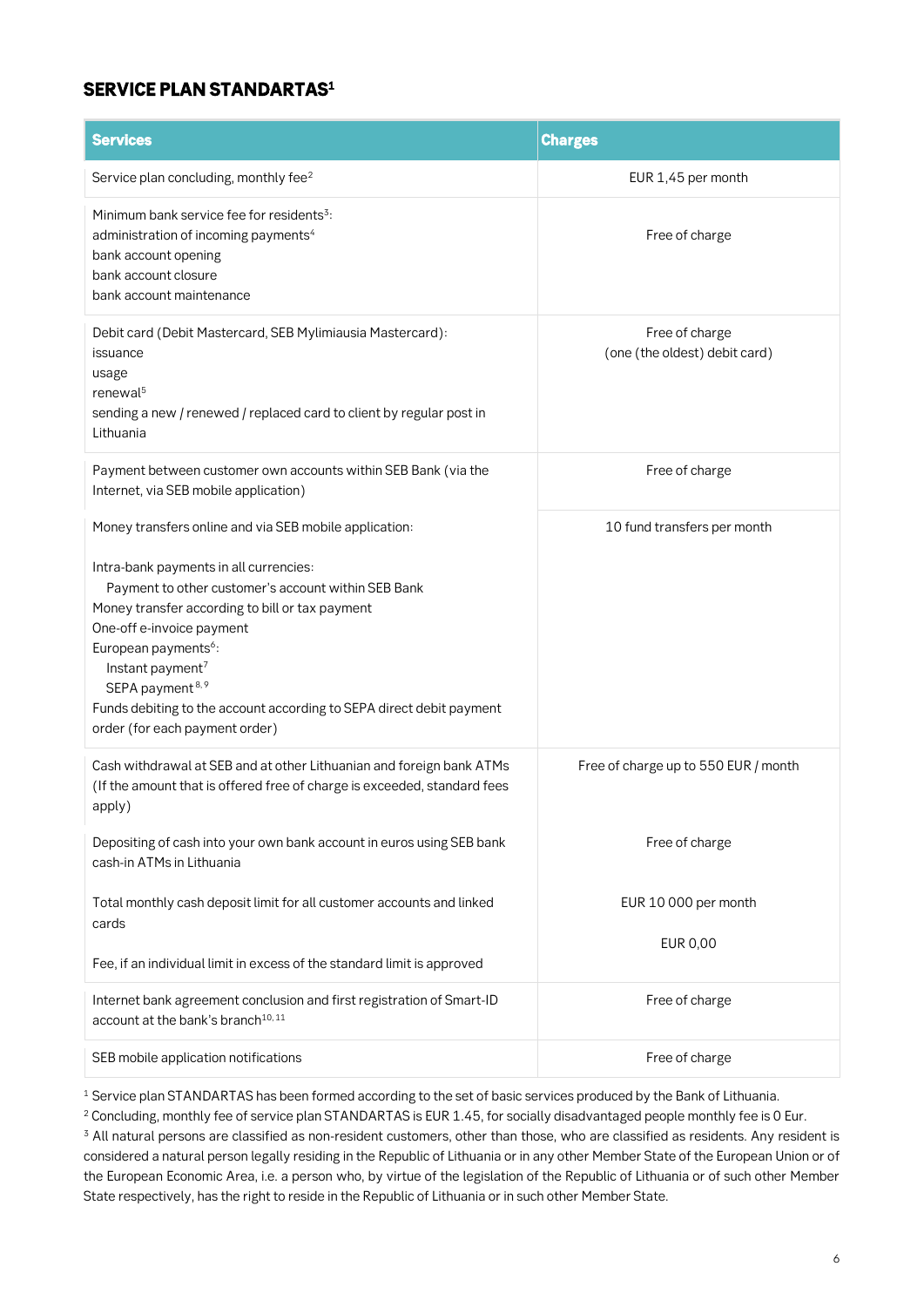**<sup>4</sup> This payment includes transfers in euro to other banks registered in Lithuania, the European Union, United Kingdom, Switzerland, Monaco, San Marino, Andorra and the European Economic Area countries – Norway, Iceland and Lichtenstein. The payment order must bear the payee's IBAN format account.**

**<sup>5</sup>On last month of the card validity, the balance of funds in the card account may be equal to 0 (zero) or positive.**

**<sup>6</sup> This payment includes transfers in euro to other banks registered in Lithuania, the European Union, United Kingdom, Switzerland, Monaco, San Marino, Andorra and the European Economic Area countries – Norway, Iceland and Lichtenstein. The payment order must bear the payee's IBAN format account.**

**<sup>7</sup> Funds according to an instant payment order will be transferred immediately twenty-four hours a day during the entire year. If the sum of the euro payment order is under 15,000 euros and the bank of the beneficiary has joined the instant payment system, the transfer will be made automatically as an instant payment.**

**<sup>8</sup> Funds according to a SEPA payment order are transferred on the same day, if the payment order is given on a banking day before 4:00 p.m.**

**<sup>9</sup> Funds are transferred every day except weekends and international holidays: New Year's Day (January 1st), Easter Good Friday, Easter Monday, Labour Day (May 1st), First and Second day of Christmas (December 25th- 26th).**

**If a payment order is given after 4:00 pm on a working day, on weekends or on international holidays, the funds are transferred on the next banking day. The time of crediting the payee's account depends on the payee's bank.**

**<sup>10</sup> For customers without a smart device (smartphone, tablet, laptop, etc.), a digipass is issued free of charge.**

**<sup>11</sup> First registration of Smart-ID account at the bank's branch is free of charge. Recurrent Smart-ID account registration fee in a branch is 5 EUR, which is not applicable to minors (up to 18 years of age) and for private individuals of retirement age.**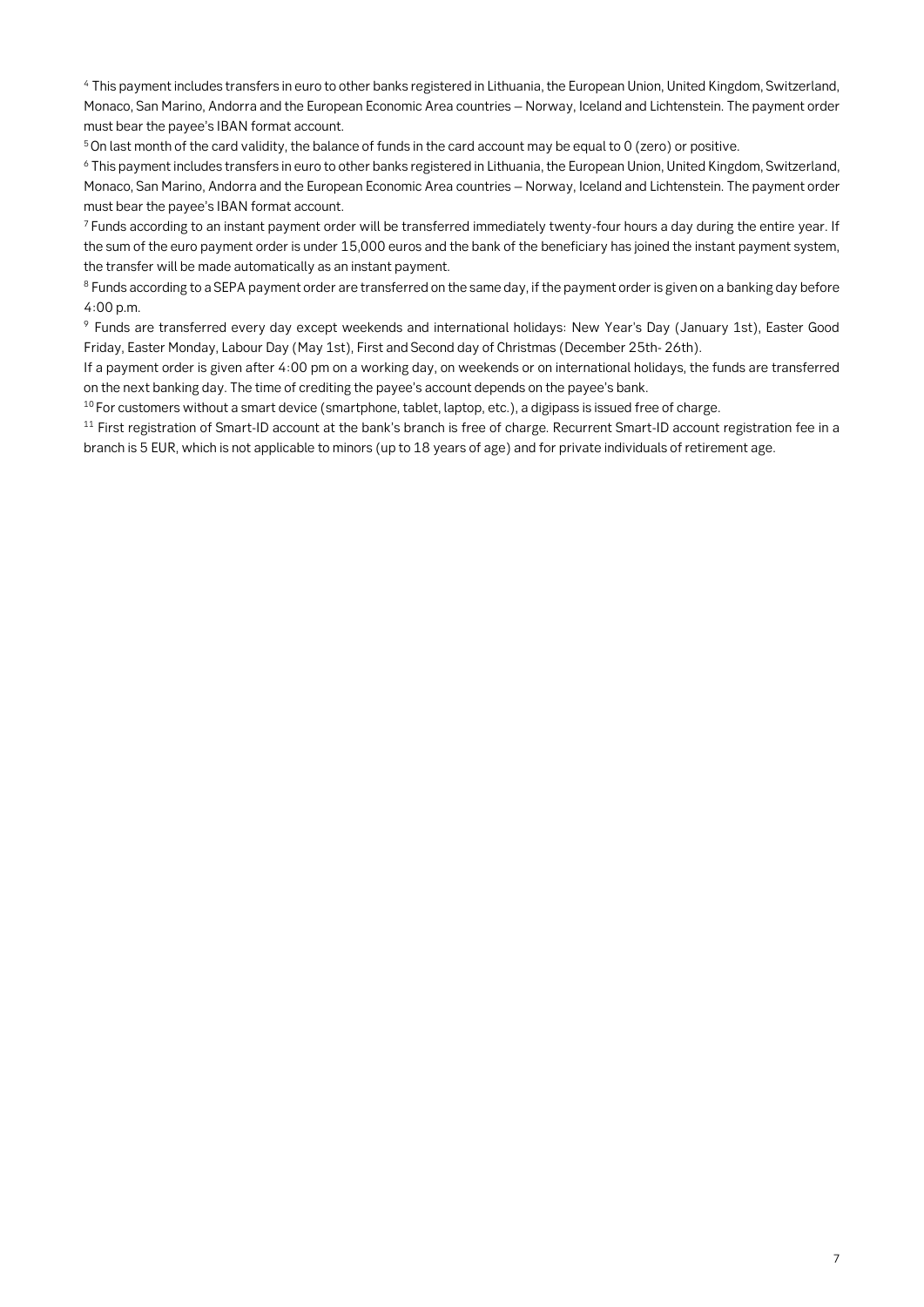### *BANK ACCOUNT*

| <b>Services</b>                                                                                                                                                         | <b>Charges</b>     |
|-------------------------------------------------------------------------------------------------------------------------------------------------------------------------|--------------------|
| Minimum bank service fee <sup>1</sup> :<br>bank account opening<br>bank account maintenance<br>bank account closure<br>administration of incoming payments <sup>2</sup> | EUR 0,70 per month |
| Minimum bank service fee for non-residents <sup>1,3</sup> :<br>bank account maintenance<br>bank account closure<br>administration of incoming payments <sup>2</sup>     | EUR 10 per month   |
| Account opening for non-residents <sup>3</sup>                                                                                                                          | <b>EUR 200</b>     |
| Previous / current month statement of account                                                                                                                           | Free of charge     |
| Bank account statement for period indicated by a customer                                                                                                               | EUR <sub>5</sub>   |
| Mailing of a statement of bank account or any other document:                                                                                                           |                    |
| by post in Lithuania                                                                                                                                                    | <b>EUR 1,45</b>    |
| by post to a foreign country                                                                                                                                            | EUR 5,79           |
| Payment document endorsement by the bank                                                                                                                                | EUR 0,58 per page  |
| Maintaining of the limited usage account (including opening and closing) <sup>4</sup>                                                                                   | Free of charge     |

**<sup>1</sup> The fee is applied for every bank account of a customer. If there are no funds in the customer's accounts and calculated fees remain due, charging is suspended from the fourth month onwards until funds are deposited in the account or the account is closed. <sup>2</sup> Administration of incoming payments in all currencies transferred within SEB Bank and administration of incoming payments in euro from other banks registered in Lithuania, the EU, the EEA countries, United Kingdom, Switzerland, Monaco, San Marino and Andorra.**

**<sup>3</sup>All natural persons are classified as non-resident customers, other than those who are classified as residents. A resident is a natural person legally residing in the Republic of Lithuania or in any other Member State of the European Union or of the European Economic Area, i.e. a person who, by virtue of the legislation of the Republic of Lithuania or of such other Member State has the right, respectively, to reside in the Republic of Lithuania or in such other Member State.**

**<sup>4</sup>Limited usage account is an account of limited functionality intended for servicing credit, leasing, deposit or any other banking product, where a customer does not wish to have a bank account, yet an account is necessary for proper administration of a relevant service, and the right to have a limited usage account is provided by legislation or under agreement with the bank. Using the account for a purposes other than indicated above, the initiation of any transactions unrelated to the administration of a particular service or ordering any additional services will incur fees set in the Price List.**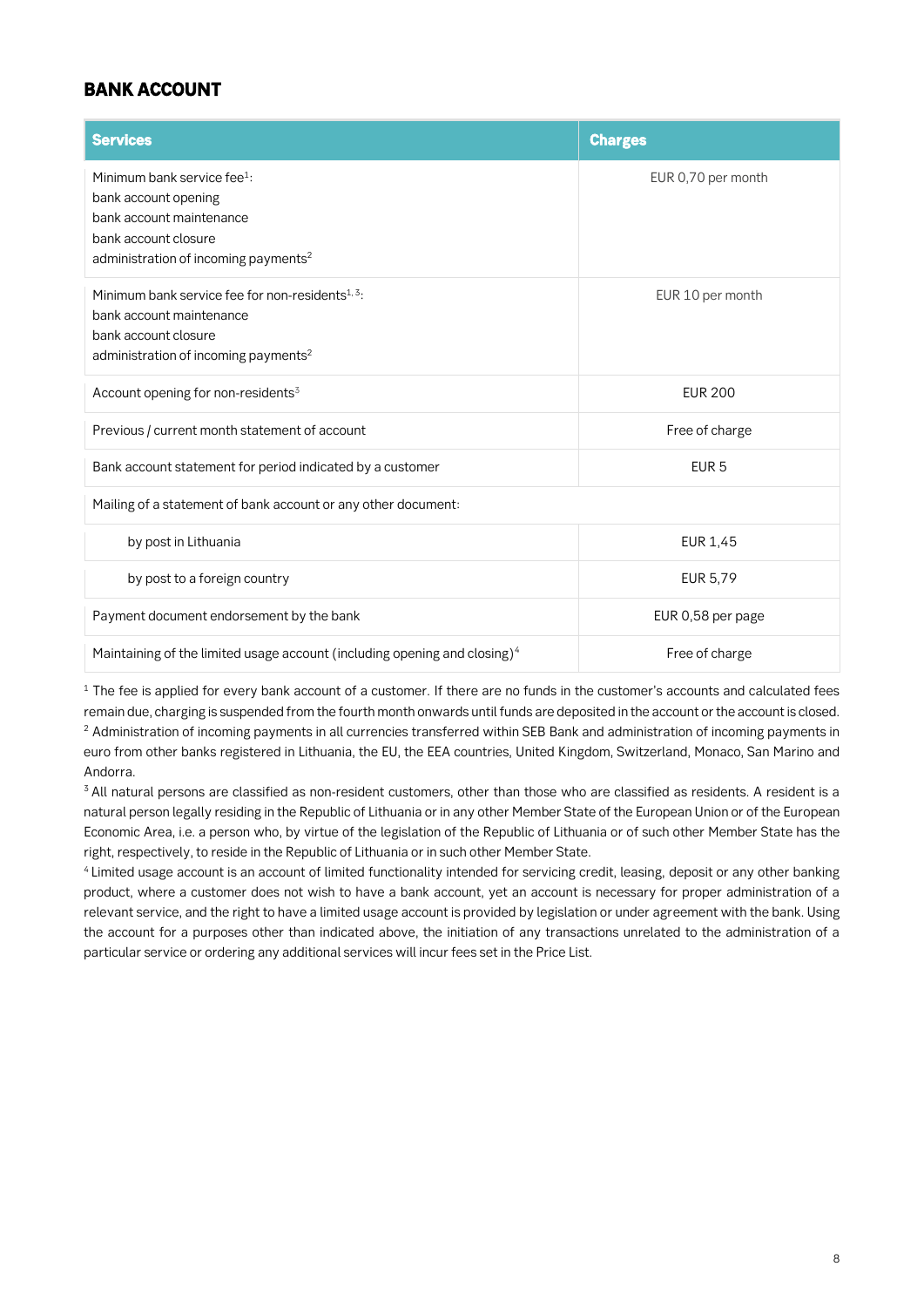### *ONLINE SERVICES*

### *Internet bank and SEB mobile application*

**Internet bank and SEB mobile application are accessible free of charge.**

| Passwords and other customer identification tools                                                                                                           |                |  |  |
|-------------------------------------------------------------------------------------------------------------------------------------------------------------|----------------|--|--|
| Issuing a digipass                                                                                                                                          | EUR 8,40       |  |  |
| Replacing a digipass                                                                                                                                        | EUR 8,40       |  |  |
| Sending means of identification to abroad                                                                                                                   | EUR 26,07      |  |  |
| First registration of Smart-ID account at the bank's branch                                                                                                 | Free of charge |  |  |
| Recurrent Smart-ID account registration in a branch*<br>* Not applicable to minors (up to 18 years of age) and for private individuals of<br>retirement age | EUR 5          |  |  |
| SEB mobile application notifications                                                                                                                        | Free of charge |  |  |
| <b>Financial Planner service</b>                                                                                                                            | Free of charge |  |  |

### *Services via SMS*

| Bank SMS message*                                                    | EUR 0.15 |
|----------------------------------------------------------------------|----------|
| * The fee is deducted for the last day's messages sent from the bank |          |

#### *Services on the phone*

**Whether you communicate with your bank account manager or use the auto-response service, the bank's phone consultations are free, but you will be charged for the call by your telecommunications operator:**

| <b>Communications network</b>                                                 | Rate                                                                                 |
|-------------------------------------------------------------------------------|--------------------------------------------------------------------------------------|
| Calls to number +370 5 268 2800 from a TELIA fixed line anywhere in Lithuania | charged at TELIA's local rate                                                        |
| Calls from mobile to number $+37052682800$                                    | charged at the rate or rate plan of the<br>customer's telecommunications<br>operator |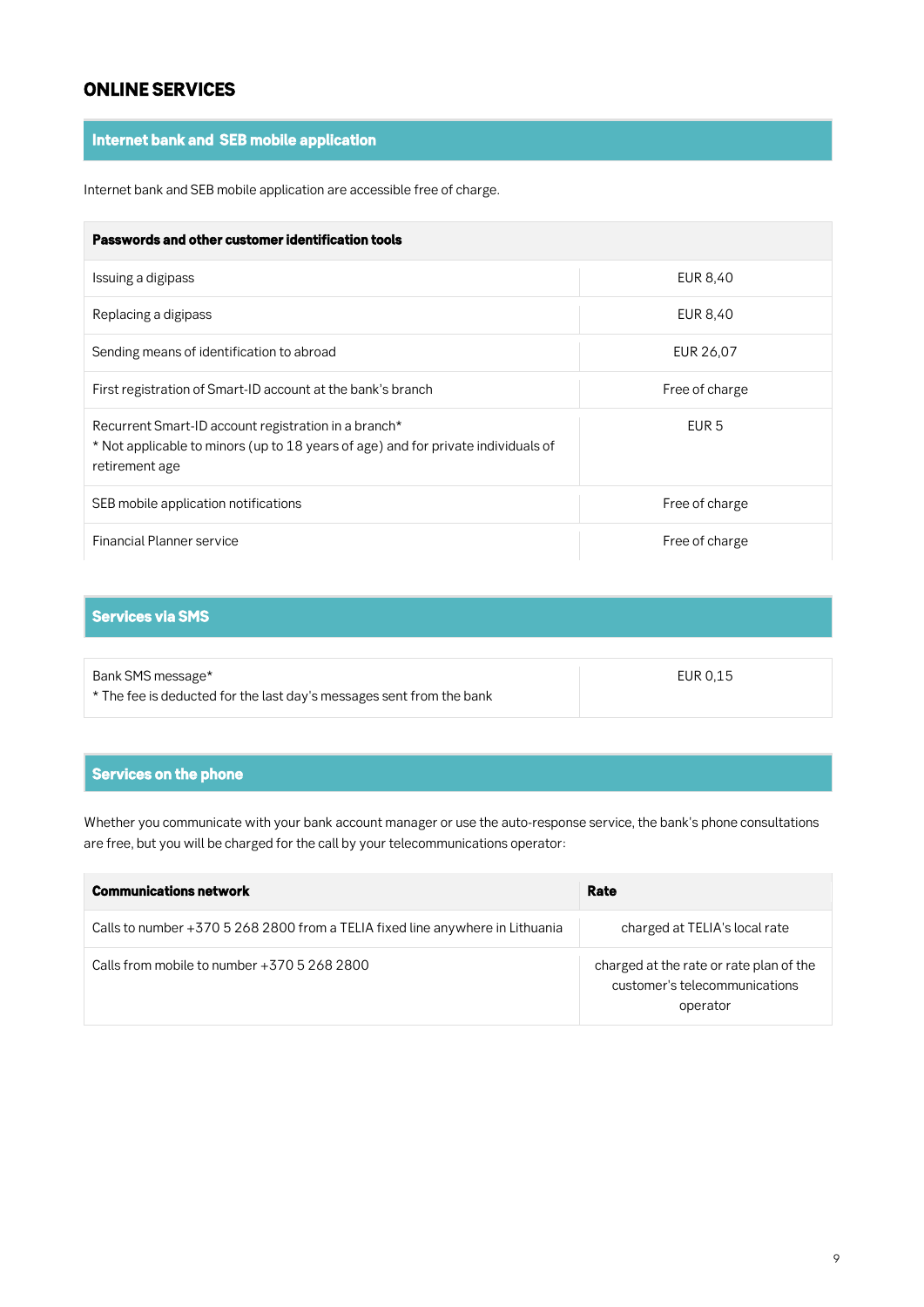### **PAYMENT**

#### *Intrabank payment*

| Intra-bank payments in all currencies                    | at the Bank        |                | $\mid$ via the Internet $\mid$ via mobile application |
|----------------------------------------------------------|--------------------|----------------|-------------------------------------------------------|
| Payment between customer own accounts within SEB<br>Bank | FUR 5 <sup>1</sup> | Free of charge | Free of charge                                        |
| Payment to other customer's account within SEB Bank      | FUR 5 <sup>2</sup> | EUR 0,29       | EUR 0,29                                              |

**<sup>1</sup>Charges are not applied if money are transferred from savings deposit account or for purchase of saving and investment instruments.**

**<sup>2</sup>Charges are not applied if money are transferred from customer's, who is younger than 14 years, account to his (her) parent's or custodian's account within SEB Bank.**

**If the payer's and the payee's accounts are with SEB Bank, money transfer is executed on the same banking day.**

| <b>Bill and tax payments</b>                    | at the Bank              | via the Internet |
|-------------------------------------------------|--------------------------|------------------|
| Money transfer according to bill or tax payment | $\overline{\phantom{a}}$ | EUR 0.29         |

#### *European payment*

| European payment <sup>1</sup>   | at the Bank      |               | via the Internet via mobile application |
|---------------------------------|------------------|---------------|-----------------------------------------|
| Instant payment <sup>2</sup>    |                  | EUR 0,41      | EUR 0.41                                |
| SEPA payment <sup>3,5</sup>     | EUR <sub>5</sub> | EUR 0,41      | EUR 0.41                                |
| Express payment <sup>4, 5</sup> | <b>EUR 65</b>    | <b>EUR 55</b> | $\overline{\phantom{a}}$                |

**<sup>1</sup>This payment includes transfers in euro to other banks registered in Lithuania, the European Union, United Kingdom, Switzerland, Monaco, San Marino, Andorra and the European Economic Area countries – Norway, Iceland and Lichtenstein. The payment order must bear the payee's IBAN format account.**

**In case of a European payment, the payer pays SEB Bank's commission fees and payee pays other bank's commission fees (SHA). <sup>2</sup> Funds according to an instant payment order will be transferred immediately twenty-four hours a day during the entire year. If the sum of the euro payment order is under 15,000 euros and the bank of the beneficiary has joined the instant payment system, the transfer will be made automatically as an instant payment.**

**<sup>3</sup> Funds according to a SEPA payment order are transferred on the same day, if the payment order is given on a banking day before 4:00 p.m.**

**<sup>4</sup> Funds according to an Express payment order are transferred immediately, if the payment order is given on a banking day before 4:30 p.m.**

**<sup>5</sup> Funds are transferred every day except weekends and international holidays: New Year's Day (January 1st), Easter Good Friday, Easter Monday, Labour Day (May 1st), First and Second day of Christmas (December 25th- 26th).**

**If a payment order is given after 4:00 pm on a working day, on weekends or on international holidays, the funds are transferred on the next banking day.**

**The time of crediting the payee's account depends on the payee's bank.**

#### *Cross-border payment<sup>1</sup>*

**<sup>1</sup> This money transfer includes:**

- **all transfers in foreign currency (other than in euro) to other Lithuanian-registered banks or other countries**
- **transfers in euro to banks registered in other countries, with the exception of the European Union, the European Economic Area countries, United Kingdom, Switzerland, Monaco, San Marino and Andorra**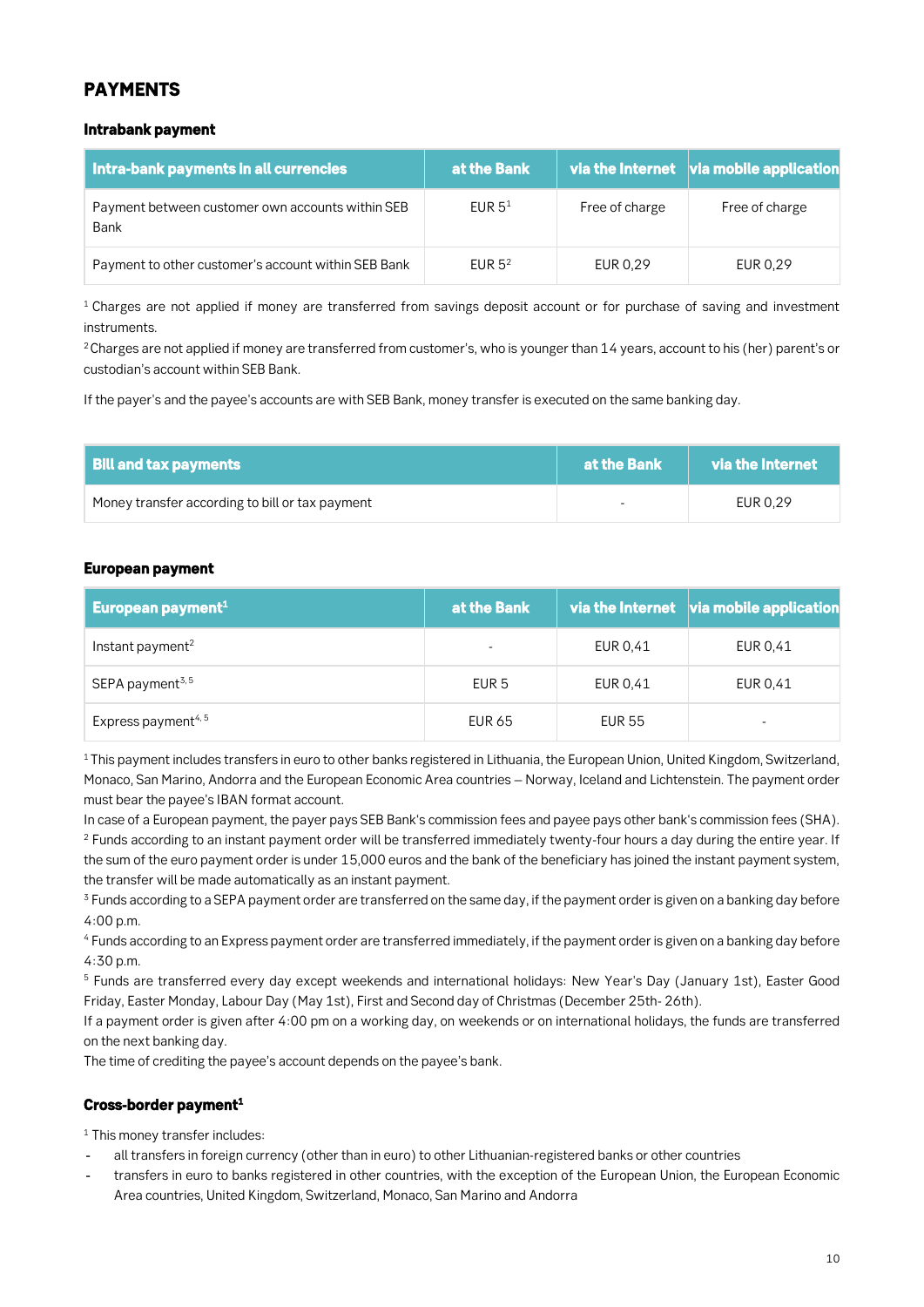**money transfers in all currencies if the payee's or payer's account number is not in the IBAN format**

**The complete list of payment currencies in which cross-border transfers are carried out is presented** *[www.seb.lt](http://www.seb.lt/)***.**

| <b>Standard cross-border payment</b> | at the Bank                       | via the Internet                  |
|--------------------------------------|-----------------------------------|-----------------------------------|
| OWR <sup>2</sup>                     | EUR 34 and other<br>banks charges | EUR 24 and other<br>banks charges |
| SHA <sup>3</sup>                     | <b>EUR 23</b>                     | <b>EUR 13</b>                     |

**A standard cross-border payment order is executed after 2 banking days, if the payment order is submitted by 10:00 p.m. on a banking day.**

**If the payment order is submitted after above mentioned time or on non-banking day, funds transfer will be executed one banking day later.**

| Urgent cross-border payment | at the Bank                       | via the Internet                  |
|-----------------------------|-----------------------------------|-----------------------------------|
| OWR <sup>2</sup>            | EUR 50 and other<br>banks charges | EUR 40 and other<br>banks charges |
| SHA <sup>3</sup>            | <b>EUR 36</b>                     | <b>EUR 26</b>                     |

**An urgent cross-border payment is executed next banking day, if the payment order is submitted by 3:00 p.m. on a banking day. If the payment order is submitted after above mentioned time or on non-banking day, funds transfer will be executed one banking day later.**

**In case of CNY, INR, QAR, SAR currencies, no urgent cross-border payments may be executed**

| <b>Express cross-border payment</b> | at the Bank                       | via the Internet                  |
|-------------------------------------|-----------------------------------|-----------------------------------|
| OWR <sup>2</sup>                    | EUR 90 and other<br>banks charges | EUR 80 and other<br>banks charges |
| SHA <sup>3</sup>                    | <b>EUR 65</b>                     | <b>EUR 55</b>                     |

**An express cross-border payment is executed on the same banking day, if payment order submitted in**

- **EUR, USD, CAD, GBP by 4.30 p.m.**
- **BGN, BYN, CZK, HRK, KZT, MXN, RON, RSD, RUB, UAH by 10:00 a.m.**
- **DKK, HUF, PLN by 1:00 p.m.**
- **CHF, NOK, SEK by 3:00 p.m.**

**If the payment order is submitted after above mentioned time or on non-banking day, funds transfer will be executed one banking day later.**

**In case of AUD, CNY, HKD, ILS, INR, JPY, NZD, QAR, SAR, SGD, TRY, ZAR currencies, no express cross-border payments may be executed.**

**<sup>2</sup>OUR – a payer pays SEB Bank and other bank commission fees. Other bank commission fees are debited from the payer's account. <sup>3</sup>SHA – a payer pays SEB Bank commission fees, the payee pays other bank commission fees, except where a fee cannot be debited from the payee's account in accordance with the rules set by the other bank.**

**Member states are the countries of the European Union and the European Economic Area.**

**Only shared charges (SHA) are allowed if payee's bank is registered in the European Union or the European Economic Area country, United Kingdom, Switzerland, Monaco, San Marino, Andorra. Cross-border payment to the countries listed above are not executed if the bank fees are paid only by the payer (OUR).**

**Foreign currency is a currency other than the euro.**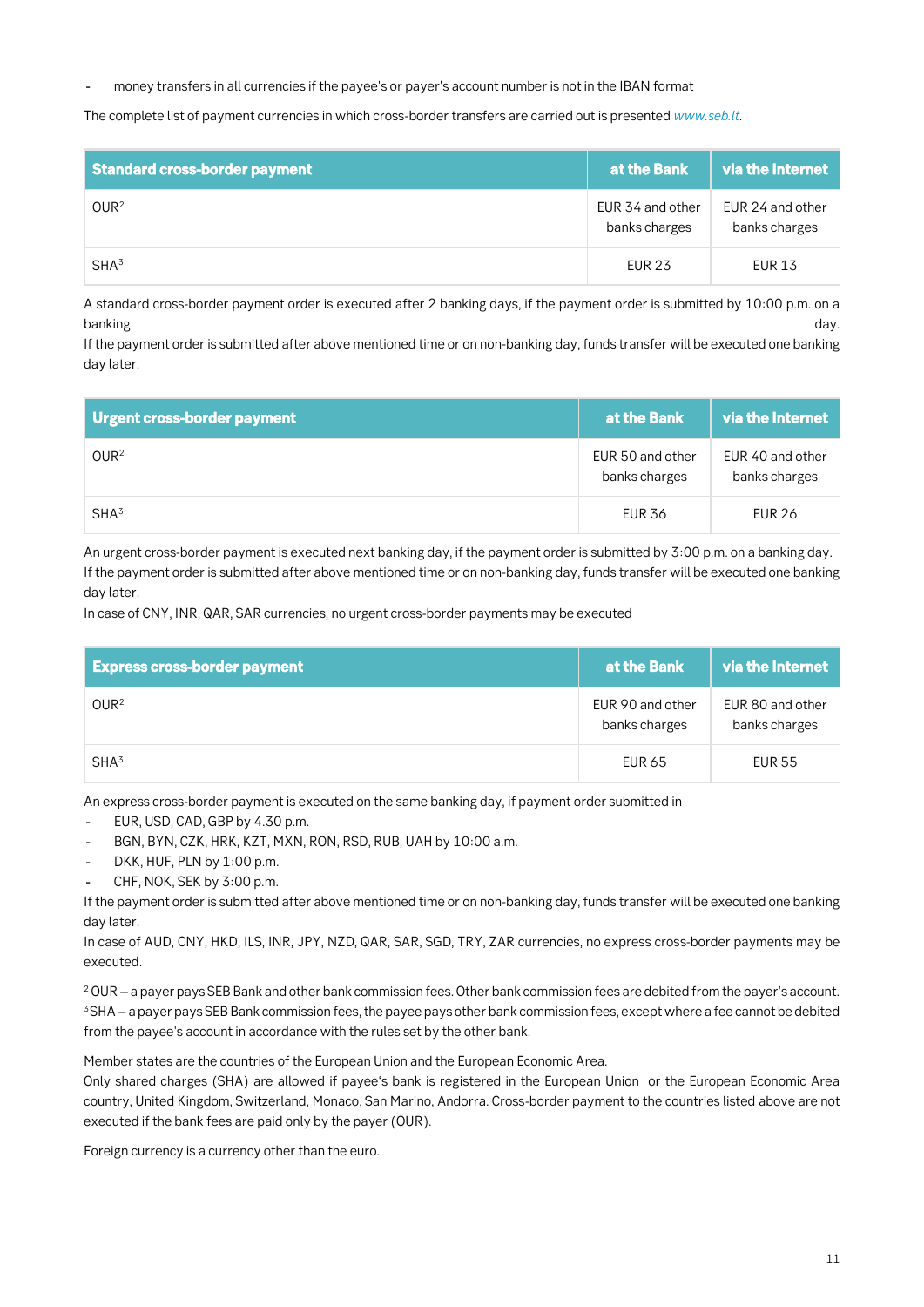#### *Administration of incoming payments*

| Service charges (applicable to payee)                                                                                                                                                                                                                      |           |
|------------------------------------------------------------------------------------------------------------------------------------------------------------------------------------------------------------------------------------------------------------|-----------|
| Administration of incoming payments in euro from other countries (non the<br>European Union, the European Economic Area countries, United Kingdom,<br>Switzerland, Monaco, San Marino or Andorra)                                                          | EUR 10,14 |
| Administration of incoming payments in foreign currency from banks registered<br>in Lithuania or any other country (including United Kingdom, Switzerland,<br>Monaco, San Marino, Andorra, the European Union and the European Economic<br>Area countries) | EUR 10,14 |

**Incoming payment from another bank received after 5 pm. may be credited to the payee's account on the next business day.**

#### *Administration of revocation or amendment of a payment order data*

| Administration of revocation of payment <sup>1</sup>                           |                                 |  |
|--------------------------------------------------------------------------------|---------------------------------|--|
| If the payee's account is with SEB Bank                                        | <b>EUR 10</b>                   |  |
| <b>European payment</b>                                                        |                                 |  |
| If no message about funds transfer has been sent to the payee's bank           | Free of charge                  |  |
| If message about funds transfer has been sent to the payee's bank              | EUR 10 and payee's bank charges |  |
| <b>Cross-border payment</b>                                                    |                                 |  |
| If no message about funds transfer has been sent to the payee's bank           | Free of charge                  |  |
| If message about funds transfer has been sent to the payee's bank              | EUR 45 and payee's bank charges |  |
| Administration of amendment of a cross-border payment order data <sup>2</sup>  |                                 |  |
| If no message about funds transfer has been sent to the payee's bank           | <b>EUR 10</b>                   |  |
| If message about funds transfer has been sent to the payee's bank              | EUR 45 and payee's bank charges |  |
| Arrangement of any additional information related to the cross-border payment: |                                 |  |
| Data up to 2 previous months                                                   | EUR 25 and other bank charges   |  |
| Data over to 2 previous months                                                 | EUR 40 and other bank charges   |  |
| Issuance of the Bank confirmation about the cross-border payment               | EUR 10 and other bank charges   |  |

**<sup>1</sup>If the funds have already been debited from a bank correspondent account and / or a message has been sent to the payee's bank, relevant proceeds will be refunded only subject to the payee's consent. The fee applies irrespective of a refund.**

**<sup>2</sup> Correspondent banks and / or the payee's bank may refuse to amend the details of the payment order. The fee shall be applied regardless of whether the details of the payment order have been successfully amended.**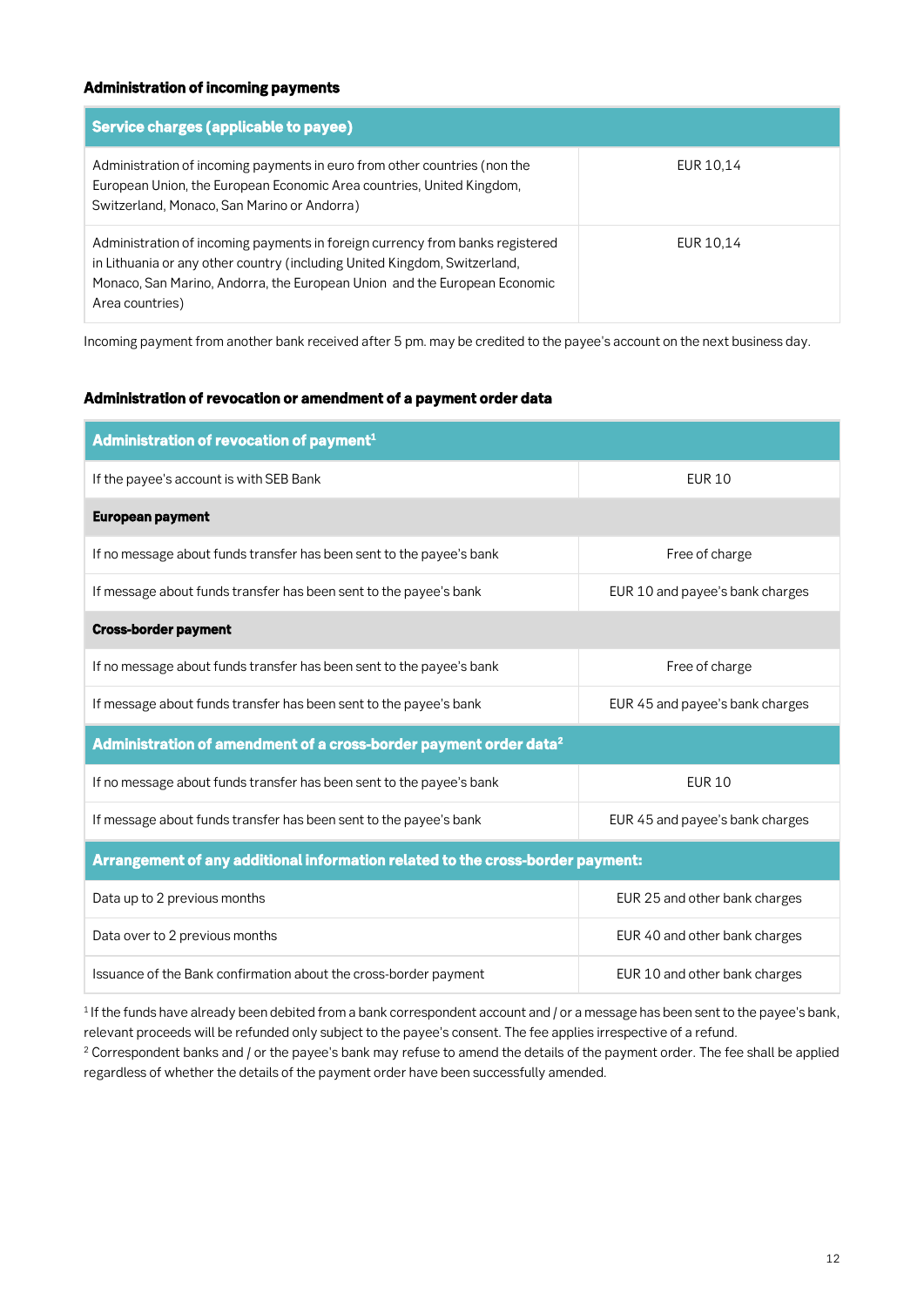#### *Periodic transfer*

| <b>Service</b>                                  | If the order is given:                                                                                                   |                  |
|-------------------------------------------------|--------------------------------------------------------------------------------------------------------------------------|------------------|
|                                                 | at the Bank                                                                                                              | via the Internet |
| Conclusion of standing order agreement          | EUR $31$                                                                                                                 | Free of charge   |
| Money transfer under a standing order agreement | Fee which would be applied to the<br>customer for the same type of payment<br>order provided via the Internet is charged |                  |

**<sup>1</sup> Charges are not applied if money are transferred between customer's own accounts for purchase of saving and investment instruments. Charges also are not applied if funds are transferred to SEB Bank account with purpose to cover customer's liabilities to SEB Bank.**

#### *E-invoice*

| <b>Service</b>                                            | <b>Charges</b>           |
|-----------------------------------------------------------|--------------------------|
| E-invoice receipt                                         | Free of charge           |
| Automated standing order for e-invoice                    | Free of charge           |
| One-off e-invoice payment                                 | Money transfer charges   |
| One-off e-invoice payment if the Service Plan is selected | SEB service plan charges |

#### *SEPA direct debit payments*

| Service                                                                                                    | <b>Charges</b>   |
|------------------------------------------------------------------------------------------------------------|------------------|
| Funds debiting to the account according to SEPA direct debit payment order (for<br>each payment order) $1$ | EUR <sub>3</sub> |

<sup>1</sup> SEPA direct debit service is provided to a customer – payer, willing that funds are debited to his account according to SEPA direct **debit payment order.**

#### *Debit of funds (without customer's consent) initiated by special order received from the PLAIS<sup>1</sup>*

| Services                                             | <b>Charges</b> |
|------------------------------------------------------|----------------|
| Fee applied to the customer whose account is debited | EUR 1          |

**<sup>1</sup> PLAIS – Funds limitation information system administrated by SE Centre of Registers (VĮ "Registrų centras").**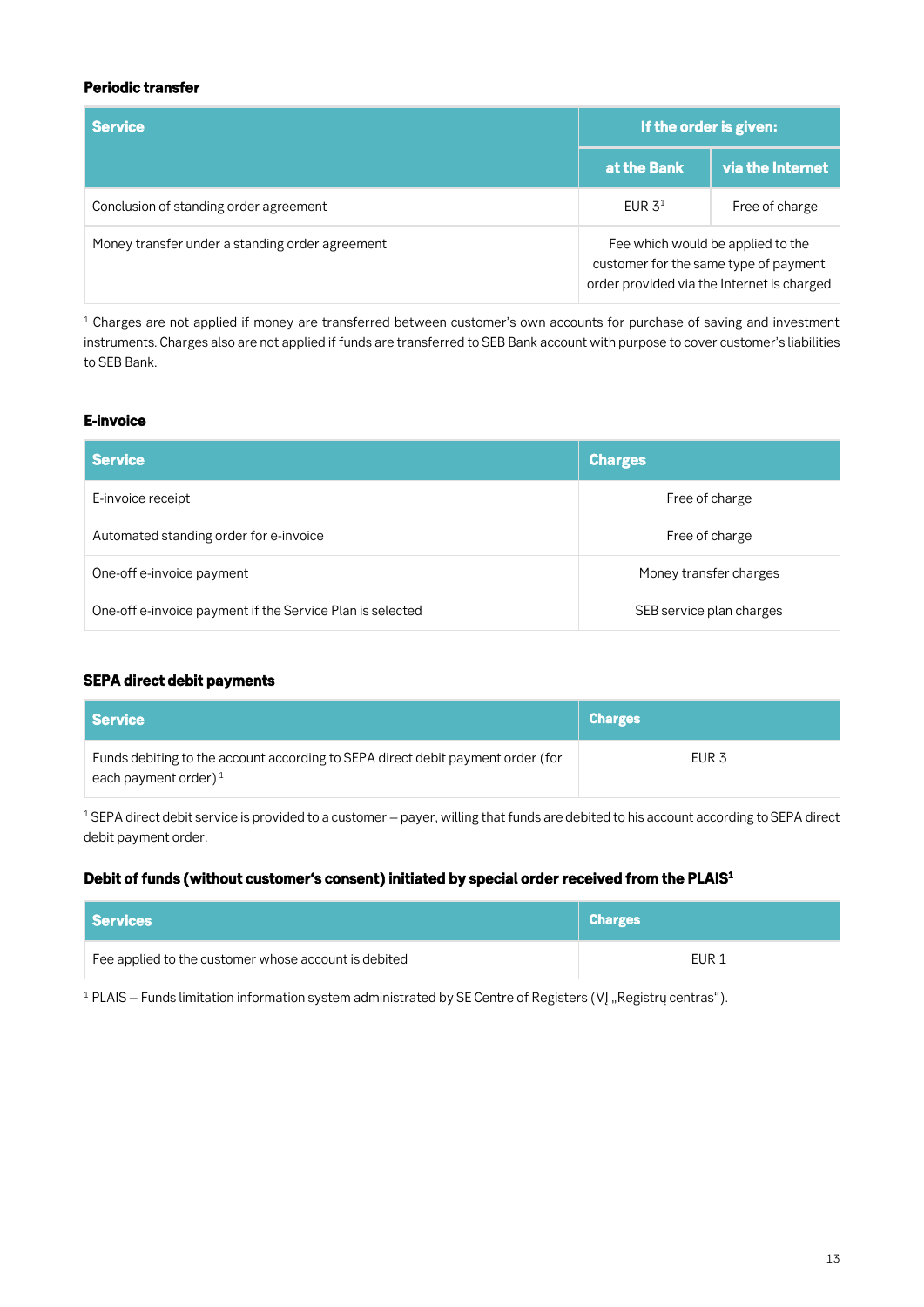### *OTHER SERVICES*

| <b>Other services</b>                                                                                                                 |                   |
|---------------------------------------------------------------------------------------------------------------------------------------|-------------------|
| Issuance of a certified document copy                                                                                                 | EUR 1,45 per page |
| <b>Bank certification, letters and other endorsement</b>                                                                              |                   |
| Standard certificate on a bank account balances, existence as the bank customer,<br>closing of accounts (in Lithuanian or in English) | EUR 10            |
| Non-standard certificate on term deposits, securities, restrictions, liabilities etc.<br>(in Lithuanian or in English)                | <b>EUR 30</b>     |
| Documentation related to a credit agreement: certifications, official letters,<br>consents, permissions, approvals                    | <b>EUR 30</b>     |
| Customer requisites endorsement                                                                                                       | EUR <sub>5</sub>  |
| Issuing of a certificate for annual income and property declaration                                                                   | Free of charge    |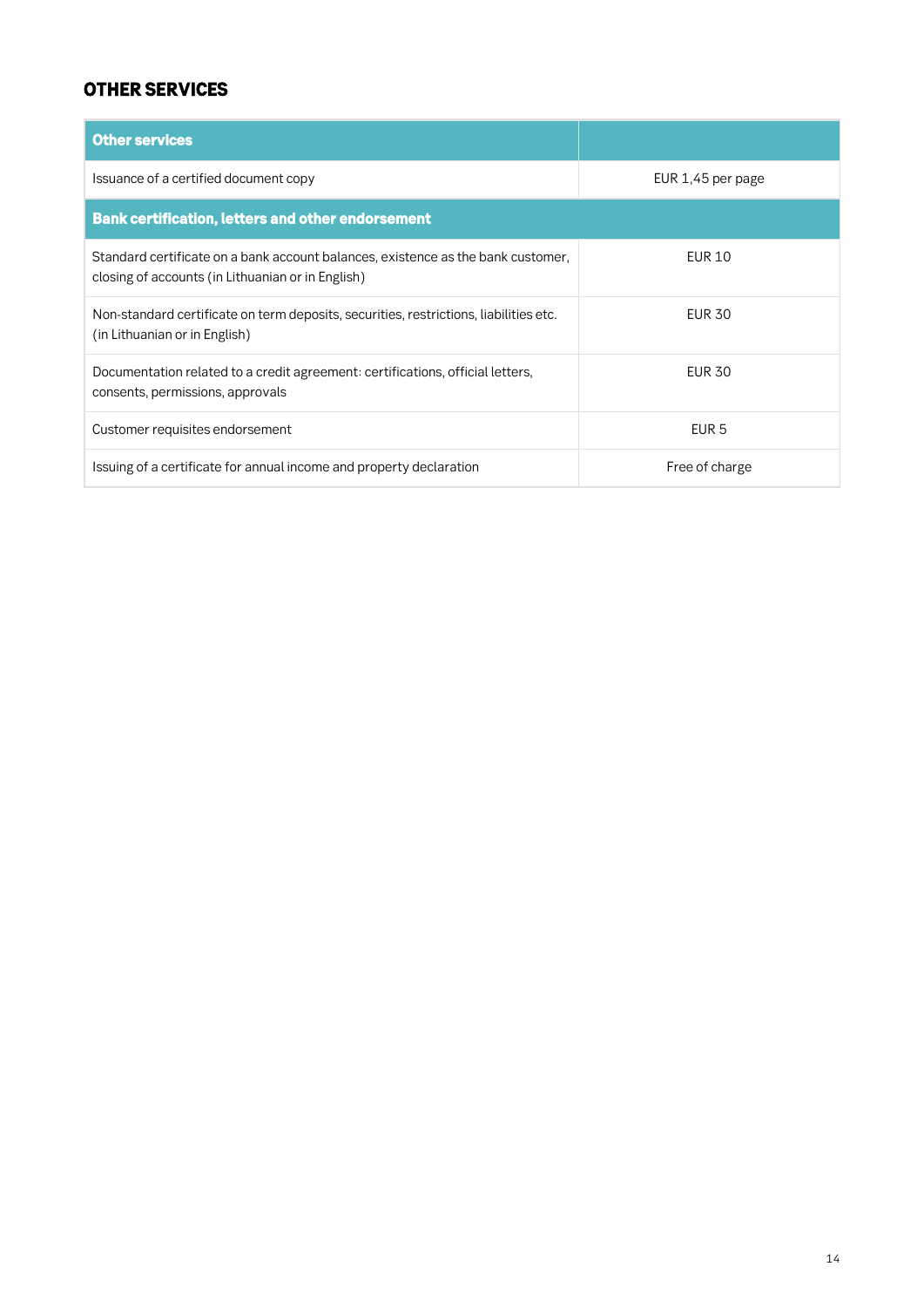## *PAYMENT CARDS*

| <b>Debit Mastercard (debit card)</b>                                                                                                             |                                                   |  |
|--------------------------------------------------------------------------------------------------------------------------------------------------|---------------------------------------------------|--|
| <b>Issuance and service terms</b>                                                                                                                |                                                   |  |
| Card validity                                                                                                                                    | 4 years                                           |  |
| Card issuance                                                                                                                                    | Free of charge                                    |  |
| Additional card issuance                                                                                                                         | Free of charge                                    |  |
| Urgent card issuance <sup>1</sup>                                                                                                                | <b>EUR 30</b>                                     |  |
| The card usage fee (per card) <sup>2</sup>                                                                                                       | EUR 1 per month                                   |  |
| Maximum amount of total daily payments <sup>3</sup>                                                                                              | <b>EUR 3000</b>                                   |  |
| Maximum amount of total daily withdrawals from ATMs <sup>3</sup>                                                                                 | <b>EUR 2000</b>                                   |  |
| Maximum amount of payment and cash withdrawal from<br>ATMs per month, if the card is ordered via SEB mobile<br>application <sup>3</sup>          | <b>EUR 5 000</b>                                  |  |
| Card renewal (upon expiry)<br>On last month of the card validity, the balance of funds in the card account may be equal to 0 (zero) or positive. |                                                   |  |
| Depositing of cash                                                                                                                               |                                                   |  |
| Depositing of cash into your own bank account in euros using<br>SEB bank cash-in ATMs in Lithuania                                               | Free of charge                                    |  |
| Total monthly cash deposit limit for all customer accounts and<br>linked cards                                                                   | EUR 10 000                                        |  |
| Fee, if an individual limit in excess of the standard limit is<br>approved                                                                       | 0,07% of an amount exceeding EUR 10 000 per month |  |
| <b>Cash withdrawal</b>                                                                                                                           |                                                   |  |
| At cash dispensing shops when paying by card an amount not<br>less than EUR 5                                                                    | Free of charge from EUR 5 up to EUR 100           |  |
| At ATMs of SEB Bank and other Lithuanian and foreign banks                                                                                       | 0,8 % (minimum EUR 1)                             |  |
| At a cash desk of another Lithuanian or foreign bank                                                                                             | 2 % (minimum EUR 5,79)                            |  |
| At partners <sup>4</sup> points of sale (equipped with relevant technical<br>means)                                                              | 0,8 % (minimum EUR 1,50)                          |  |
| Monthly statements can be submitted:                                                                                                             |                                                   |  |
| At the online banking site                                                                                                                       | Free of charge                                    |  |
| At a SEB bank unit                                                                                                                               | EUR <sub>5</sub>                                  |  |
| <b>Other services</b>                                                                                                                            |                                                   |  |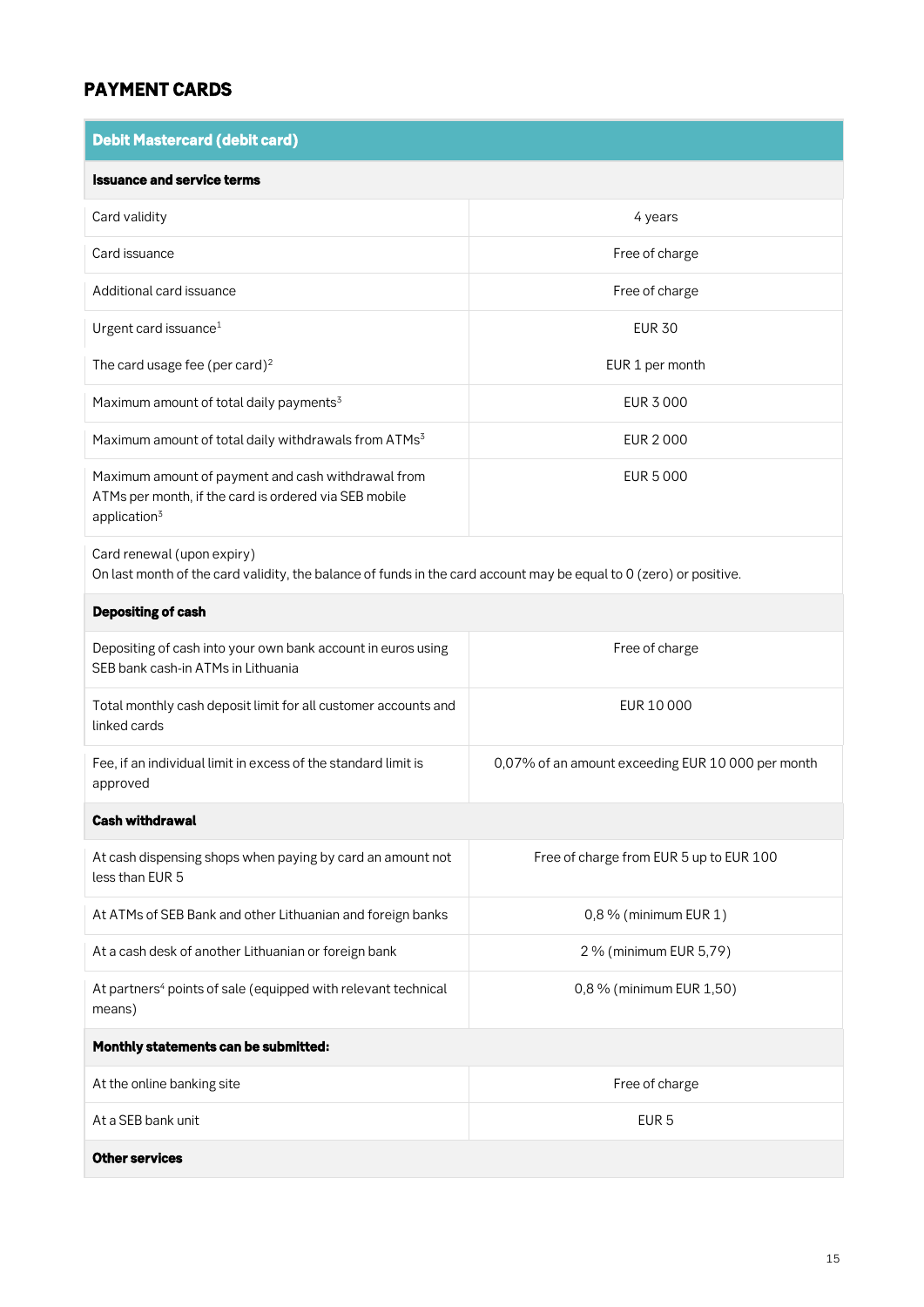| Sending a new / renewed / replaced card to client by regular<br>post in Lithuania                                                                                                               | Free of charge   |
|-------------------------------------------------------------------------------------------------------------------------------------------------------------------------------------------------|------------------|
| Sending a new / renewed / replaced card to client by<br>registered post in Lithuania                                                                                                            | EUR 1,45         |
| Sending a new / renewed / replaced card to client by regular<br>post to another country                                                                                                         | EUR 5,79         |
| Card collection at SEB bank unit                                                                                                                                                                | EUR <sub>5</sub> |
| Issuing new card if the old one is lost / stolen / damaged, if new<br>PIN is issued or at cardholder's request before its expiry date<br>(e.g., change of the cardholder's name, surname, etc.) | EUR <sub>5</sub> |
| Account balance at SEB Lithuania or other banks ATM <sup>5</sup>                                                                                                                                | Free of charge   |
| Currency exchange fee in case of operation in other than the<br>card account currency <sup>6</sup>                                                                                              | 2,65 %           |
| Obtaining a copy of the receipt in case of payment in Lithuania <sup>7</sup>                                                                                                                    | EUR 1,45         |
| Obtaining a copy of the receipt in case of payment abroad7                                                                                                                                      | EUR 5,79         |

**<sup>1</sup> This fee is added to the card / additional card issuance fee.**

**<sup>2</sup> The charge is debited on the 28th day of each month. If the card agreement is terminated prior to maturity on the customer's request, the bank shall be entitled to apply and debit the fee for the current month.**

**<sup>3</sup> Payment limits apply to payments online and in points of sale and service provision, and to cash withdrawal in cash-paying stores. Cash withdrawal limits apply to cash withdrawal from ATMs. The user may change payment and cash withdrawal limits on the Internet Bank, mobile app or by contacting the bank, except for the cases where the customer's identity has been established using SEB mobile application.**

**<sup>4</sup>Cash withdrawals from the terminals of "Perlas Finance".**

**5 If other banks have provided such technical functionality.**

**<sup>6</sup> For payment card holder transactions (e.g. payment at a point of sale or online, cash withdrawal at an ATM) by Mastercard payment card, if the transaction currency is other than euro, the transaction amount is converted into euro according to the exchange rate set by Mastercard International and valid on the day of the data processing. The relevant exchange rate applied by the international payment organizations is increased by the bank's set 2,65 % currency exchange fee.**

**<sup>7</sup> These fees are applied only if the customer is willing to receive the documents confirming the payment transaction by card and if identified that they include the cardholder's signature or other data specifying that the cardholder paid by card.**

### *SEB Mylimiausia Mastercard (debit card)*

#### *Issuance and service terms*

| Card validity                                       | 4 years         |
|-----------------------------------------------------|-----------------|
| Card issuance                                       | Free of charge  |
| Additional card issuance                            | Free of charge  |
| Urgent card issuance $1$                            | <b>EUR 30</b>   |
| Card usage fee (per card) <sup>2</sup>              | EUR 1 per month |
| Maximum amount of total daily payments <sup>3</sup> | EUR 3000        |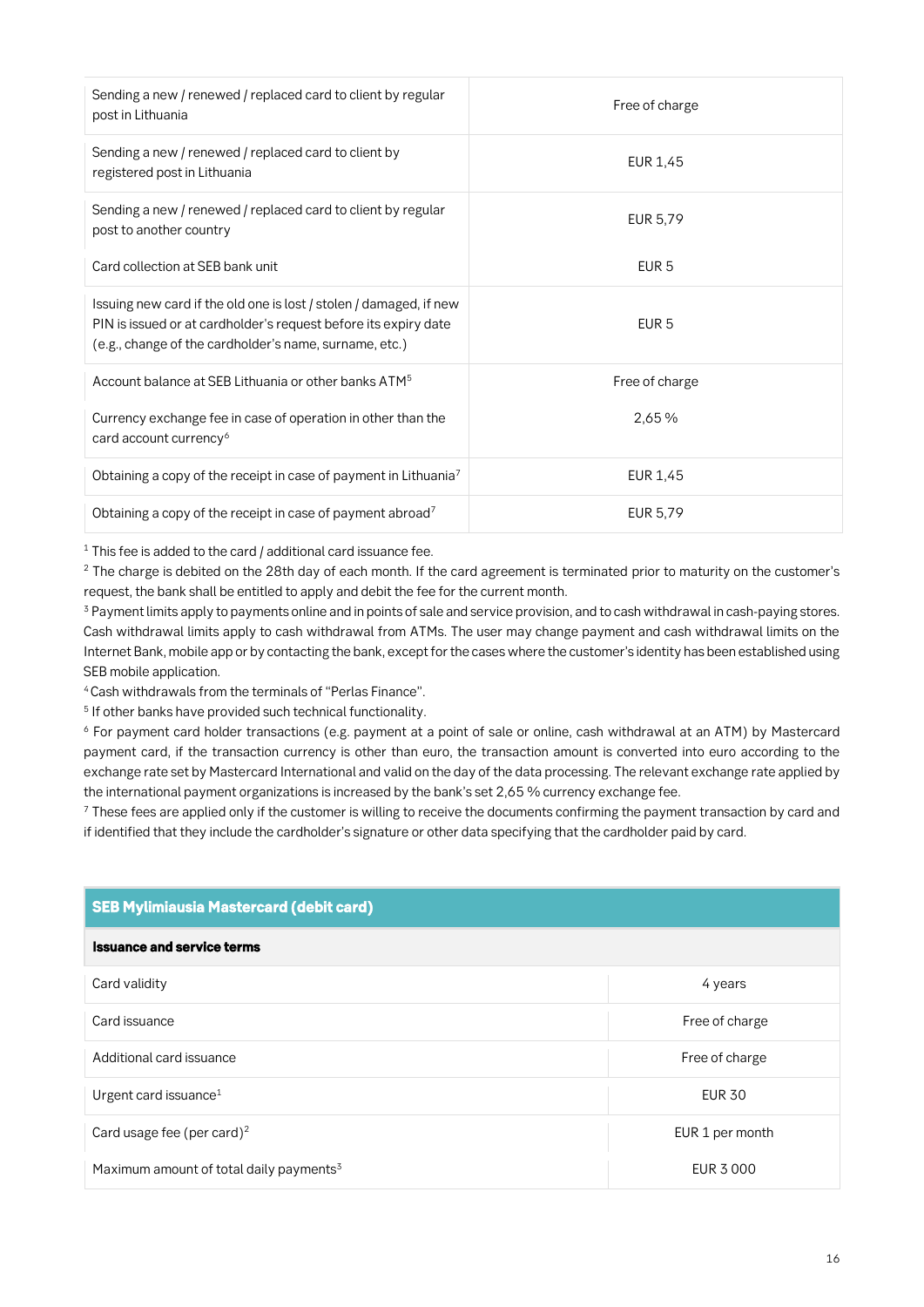| Maximum amount of total daily withdrawals from ATMs <sup>3</sup>                                                                                                                                | <b>EUR 2000</b>                                       |  |
|-------------------------------------------------------------------------------------------------------------------------------------------------------------------------------------------------|-------------------------------------------------------|--|
| Card renewal (upon expiry)<br>On last month of the card validity, the balance of funds in the card account may be equal to 0 (zero) or positive.                                                |                                                       |  |
| <b>Depositing of cash</b>                                                                                                                                                                       |                                                       |  |
| Depositing of cash into your own bank account in euros using SEB bank cash-in ATMs<br>in Lithuania                                                                                              | Free of charge                                        |  |
| Total monthly cash deposit limit for all customer accounts and linked cards                                                                                                                     | EUR 10 000                                            |  |
| Fee, if an individual limit in excess of the standard limit is approved                                                                                                                         | 0,07 % of an amount exceeding<br>EUR 10 000 per month |  |
| <b>Cash withdrawal</b>                                                                                                                                                                          |                                                       |  |
| At cash dispensing shops when paying by card an amount not less than EUR 5                                                                                                                      | Free of charge from EUR 5 up to EUR<br>100            |  |
| At ATMs of SEB bank and other Lithuanian and foreign banks                                                                                                                                      | 0,8 % (minimum EUR 1)                                 |  |
| At a cash desk of another Lithuanian or foreign bank                                                                                                                                            | 2 % (minimum EUR 5,79)                                |  |
| At partners <sup>4</sup> points of sale (equipped with relevant technical means)                                                                                                                | 0,8 % (minimum EUR 1,50)                              |  |
| Monthly statements can be submitted:                                                                                                                                                            |                                                       |  |
| At the online banking site                                                                                                                                                                      | Free of charge                                        |  |
| At a SEB bank unit                                                                                                                                                                              | EUR <sub>5</sub>                                      |  |
| <b>Other services</b>                                                                                                                                                                           |                                                       |  |
| Sending a new / renewed / replaced card to client by regular post in Lithuania                                                                                                                  | Free of charge                                        |  |
| Sending new / renewed / replaced card to client by registered post in Lithuania                                                                                                                 | <b>EUR 1,45</b>                                       |  |
| Sending new / renewed / replaced card to client by regular post to another country                                                                                                              | EUR 5,79                                              |  |
| Card collection at SEB bank unit                                                                                                                                                                | EUR <sub>5</sub>                                      |  |
| Issuing new card if the old one is lost / stolen / damaged, if new PIN is issued or at<br>cardholder's request before its expiry date (e.g., change of the cardholder's name,<br>surname, etc.) | EUR <sub>5</sub>                                      |  |
| Account balance at SEB Lithuania or other banks ATM <sup>5</sup>                                                                                                                                | Free of charge                                        |  |
| Currency exchange fee in case of operation in other than the card account currency <sup>6</sup>                                                                                                 | 2,65%                                                 |  |
| Obtaining a copy of the receipt in case of payment in Lithuania <sup>7</sup>                                                                                                                    | EUR 1,45                                              |  |
| Obtaining a copy of the receipt in case of payment abroad7                                                                                                                                      | EUR 5,79                                              |  |

**<sup>1</sup> This fee is added to the card / additional card issuance fee.**

**<sup>2</sup> The charge is debited on the 28th day of each month. If the card agreement is terminated prior to maturity on the customer's request, the bank shall be entitled to apply and debit the fee for the current month.**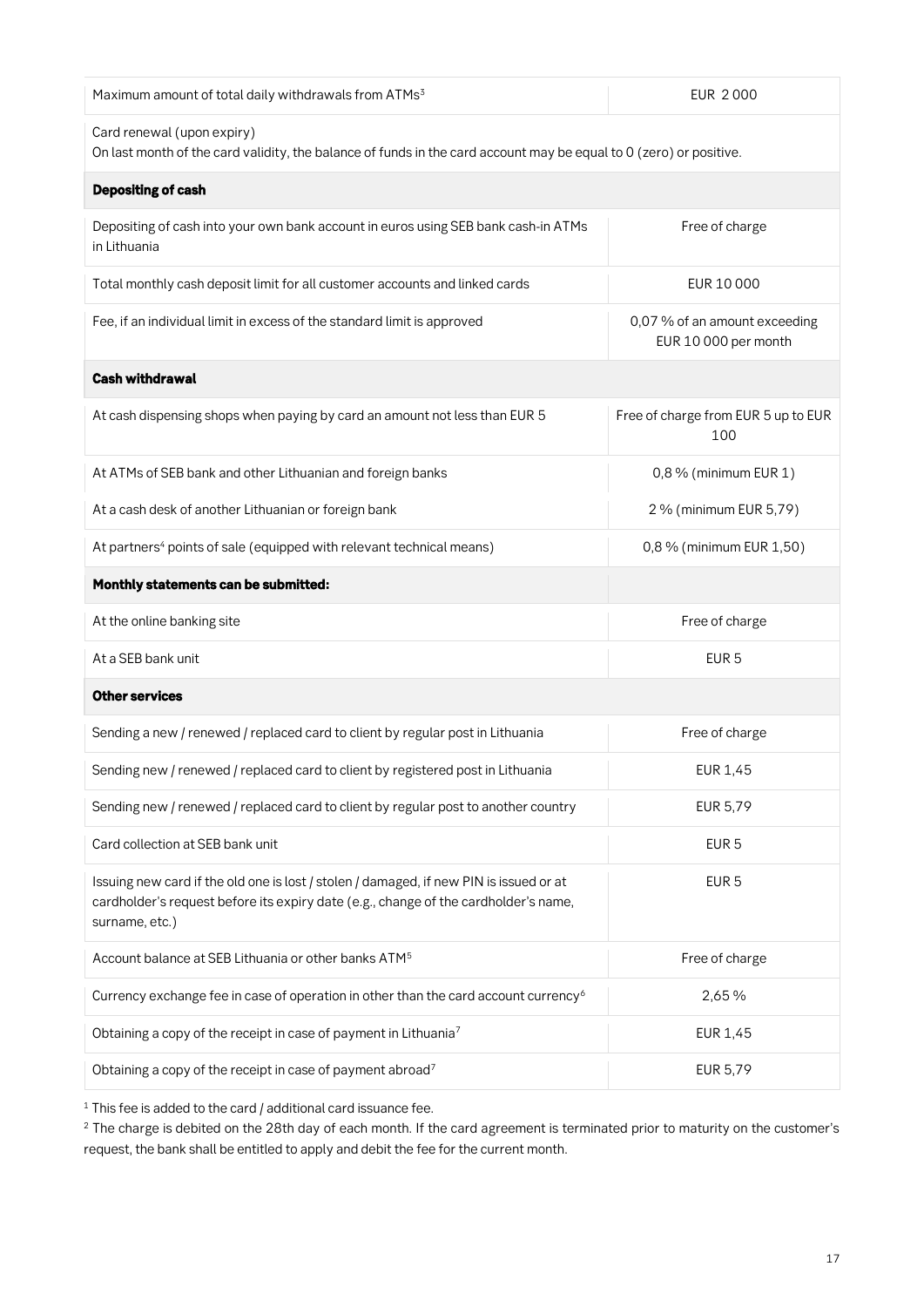**<sup>3</sup> Payment limits apply to payments online and in points of sale and service provision, and to cash withdrawal in cash-paying stores. Cash withdrawal limits apply to cash withdrawal from ATMs. The user may change payment and cash withdrawal limits on the Internet Bank, mobile app or by contacting the bank.**

**<sup>4</sup>Cash withdrawals from the terminals of "Perlas Finance".**

**5 If other banks have provided such technical functionality.**

**<sup>6</sup> For payment card holder transactions (e.g. payment at a point of sale or online, cash withdrawal at an ATM) by Mastercard payment card, if the transaction currency is other than euro, the transaction amount is converted into euro according to the exchange rate set by Mastercard International and valid on the day of the data processing. The relevant exchange rate applied by the international payment organizations is increased by the bank's set 2,65 % currency exchange fee.**

**<sup>7</sup> These fees are applied only if the customer is willing to receive the documents confirming the payment transaction by card and if identified that they include the cardholder's signature or other data specifying that the cardholder paid by card.**

| <b>Mastercard Standard (credit card)</b>                                                                                                                                                                                                                                                                                    |                                                    |  |  |
|-----------------------------------------------------------------------------------------------------------------------------------------------------------------------------------------------------------------------------------------------------------------------------------------------------------------------------|----------------------------------------------------|--|--|
| <b>Issuance and service terms</b>                                                                                                                                                                                                                                                                                           |                                                    |  |  |
| Card validity                                                                                                                                                                                                                                                                                                               | 4 years                                            |  |  |
| Card issuance                                                                                                                                                                                                                                                                                                               | EUR <sub>3</sub>                                   |  |  |
| Additional card issuance                                                                                                                                                                                                                                                                                                    | EUR <sub>3</sub>                                   |  |  |
| Urgent card issuance <sup>1</sup>                                                                                                                                                                                                                                                                                           | <b>EUR 30</b>                                      |  |  |
| Card usage fee (per card) <sup>2</sup>                                                                                                                                                                                                                                                                                      | EUR 1,60 per month                                 |  |  |
| Maximum amount of total monthly payments and cash<br>withdrawals <sup>3</sup>                                                                                                                                                                                                                                               | <b>EUR 20 000</b>                                  |  |  |
| Card renewal (upon expiry)<br>On last month of the card validity, the balance of funds in the card account may be equal to 0 (zero) or positive.<br>The card is renewed, if its account has not been blocked due to overdue payment of a monthly instalment more than once<br>during the recent 12 (twelve) months' period. |                                                    |  |  |
| <b>Depositing of cash</b>                                                                                                                                                                                                                                                                                                   |                                                    |  |  |
| Depositing of cash into your own bank account in euros using<br>SEB bank cash-in ATMs in Lithuania                                                                                                                                                                                                                          | Free of charge                                     |  |  |
| Total monthly cash deposit limit for all customer accounts<br>and linked cards                                                                                                                                                                                                                                              | EUR 10000                                          |  |  |
| Fee, if an individual limit in excess of the standard limit is<br>approved                                                                                                                                                                                                                                                  | 0,07 % of an amount exceeding EUR 10 000 per month |  |  |
| <b>Cash withdrawal</b>                                                                                                                                                                                                                                                                                                      |                                                    |  |  |
| At cash dispensing shops when paying by card an amount not<br>less than EUR 5                                                                                                                                                                                                                                               | Free of charge from EUR 5 up to EUR 100            |  |  |
| At ATMs of SEB bank and other Lithuanian and foreign banks                                                                                                                                                                                                                                                                  | 2 % (minimum EUR 3)                                |  |  |
| At a cash desk of another Lithuanian or foreign bank                                                                                                                                                                                                                                                                        | 2 % (minimum EUR 5,79)                             |  |  |
| At partners <sup>4</sup> points of sale (equipped with relevant technical<br>means)                                                                                                                                                                                                                                         | 2,5 % (minimum EUR 4)                              |  |  |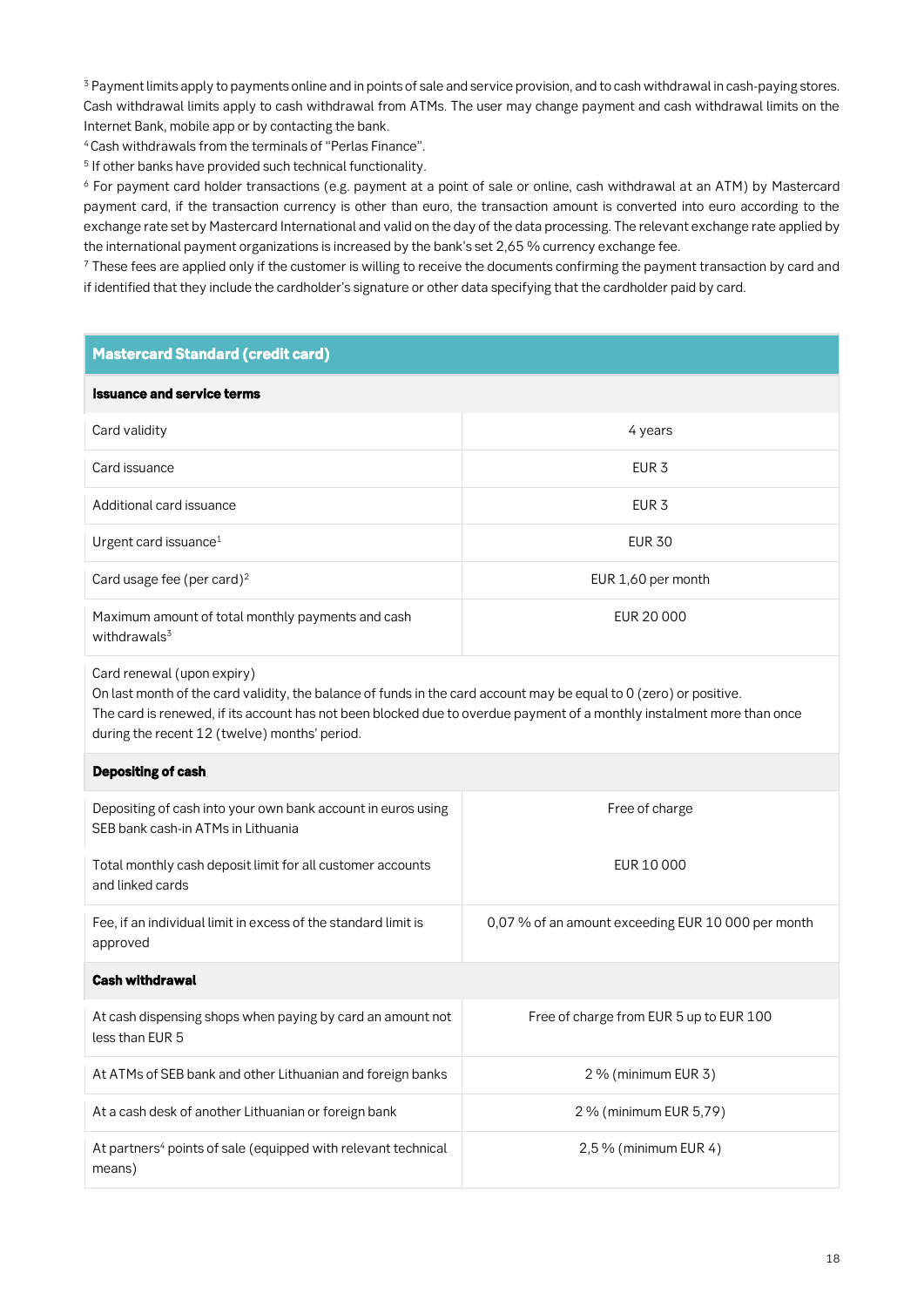#### *Credit drawdown fees and terms*

| Credit limit                                                                                                                                                                                    | Up to EUR 30 000                              |                |
|-------------------------------------------------------------------------------------------------------------------------------------------------------------------------------------------------|-----------------------------------------------|----------------|
| Annual interest paid by a customer for the spent credit                                                                                                                                         | 17%                                           | 14 %           |
| Portion of the spent credit repayable on a monthly basis                                                                                                                                        | 5 % of the spent credit<br>(minimum EUR 7,24) | 100%           |
| Free of charge credit period up to 45 days                                                                                                                                                      | applicable                                    | not applicable |
| Fee for changing the credit limit on a credit card at the bank's<br>branch                                                                                                                      | <b>EUR 10</b>                                 | <b>EUR 10</b>  |
| Monthly statements can be submitted:                                                                                                                                                            |                                               |                |
| At the online banking site                                                                                                                                                                      | Free of charge                                |                |
| At a SEB bank unit                                                                                                                                                                              | EUR <sub>5</sub>                              |                |
| <b>Other services</b>                                                                                                                                                                           |                                               |                |
| Sending a new / replaced card to client by regular post in<br>Lithuania                                                                                                                         | Free of charge                                |                |
| Sending a new / replaced card to client by registered post in<br>Lithuania                                                                                                                      | EUR 1,45                                      |                |
| Sending a new / replaced card to client by regular post to<br>another country                                                                                                                   | EUR 5,79                                      |                |
| New / replaced card collection at SEB bank unit                                                                                                                                                 | EUR <sub>5</sub>                              |                |
| Renewed card collection at SEB bank unit                                                                                                                                                        | Free of charge                                |                |
| Issuing new card if the old one is lost / stolen / damaged, if<br>new PIN is issued or at cardholder's request before its expiry<br>date (e.g., change of the cardholder's name, surname, etc.) | <b>EUR 10</b>                                 |                |
| Account balance at SEB Lithuania or other banks ATM <sup>5</sup>                                                                                                                                | Free of charge                                |                |
| Currency exchange fee in case of operation in other than the<br>card account currency <sup>6</sup>                                                                                              | 2,65 %                                        |                |
| Obtaining a copy of the receipt in case of payment in<br>Lithuania <sup>7</sup>                                                                                                                 | EUR 1,45                                      |                |
| Obtaining a copy of the receipt in case of payment abroad7                                                                                                                                      | EUR 5,79                                      |                |
|                                                                                                                                                                                                 |                                               |                |

**<sup>1</sup> This fee is added to the card / additional card issuance fee.**

**<sup>2</sup> The charge is debited on the 28th day of each month. If the card agreement is terminated prior to maturity on the customer's request, the bank shall be entitled to apply and debit the fee for the current month.**

**<sup>3</sup> The monthly limit for payments and cash withdrawal by a payment card applies for payments online and at points of sale and services, for funds transfer on the Internet bank, cash withdrawal at ATMs, cash desks of other banks, Perlas terminals as well as at cash dispensing shops.**

**<sup>4</sup>Cash withdrawals from the terminals of "Perlas Finance".**

**5 If other banks have provided such technical functionality.**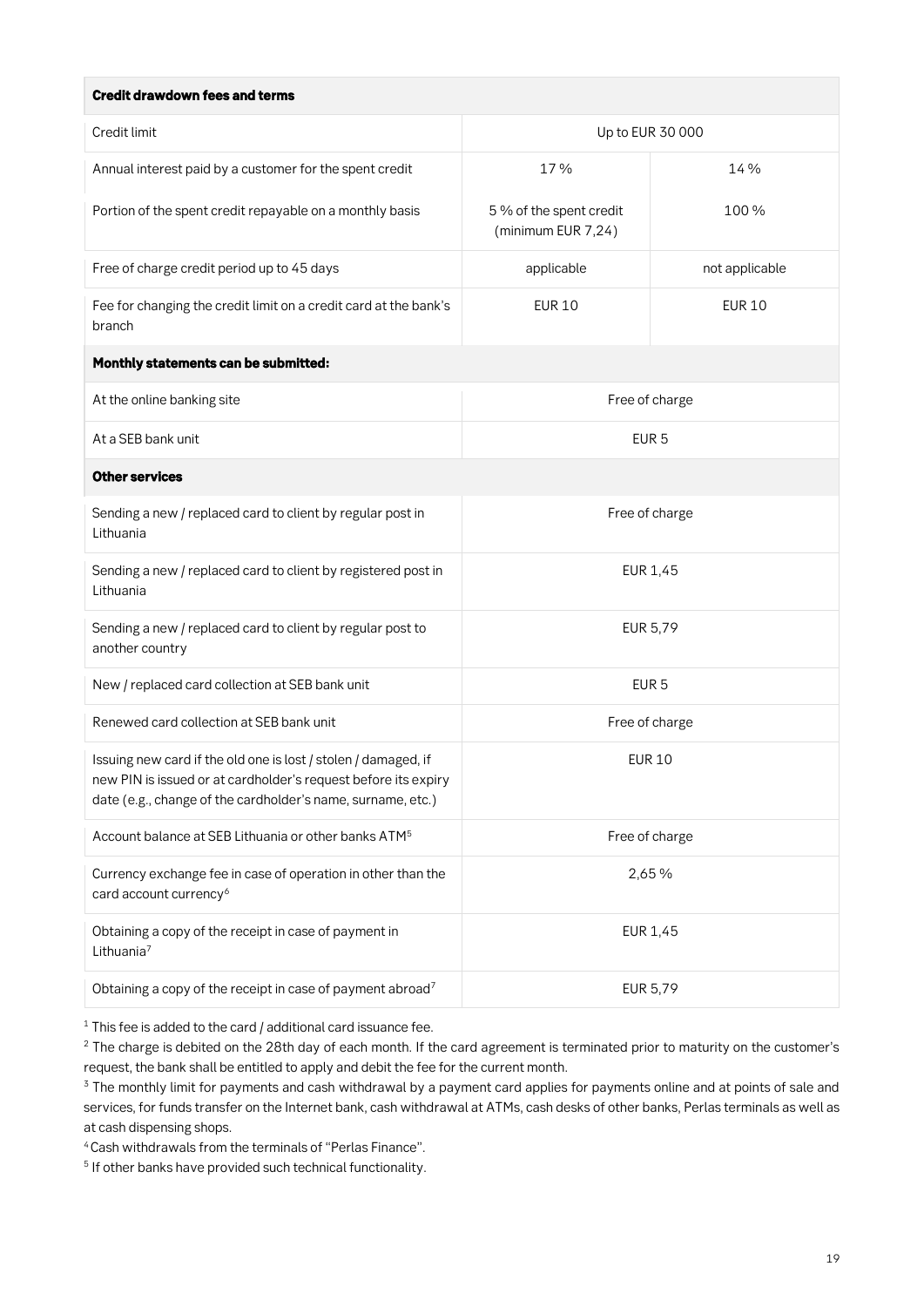**<sup>6</sup> For payment card holder transactions (e.g. payment at a point of sale or online, cash withdrawal at an ATM) by Mastercard payment card, if the transaction currency is other than euro, the transaction amount is converted into euro according to the exchange rate set by Mastercard International and valid on the day of the data processing. The relevant exchange rate applied by the international payment organizations is increased by the bank's set 2,65 % currency exchange fee.**

**<sup>7</sup> These fees are applied only if the customer is willing to receive the documents confirming the payment transaction by card and if identified that they include the cardholder's signature or other data specifying that the cardholder paid by card.**

#### *Calculation Sample of the Annual Percentage Rate of Charge (APRC)*

**If you obtain and use the credit limit of EUR 2,000 available in your credit card account, and the credit period makes 12 months, the total amount to be repaid by the borrower will make EUR 2,276.90 (if 5% fluctuating instalment method is selected for the credit repayment) or EUR 2,298.07 (if the credit will be repaid in a lump sum).** 

**The above specified amount includes interest accrued within the credit period (fixed interest rate of 17 per cent (if 5% fluctuating instalment method is selected) or 14 per cent (if the credit will be repaid in a lump sum) has been applied in the calculation), the card issuance and card use fee (service fees of contactless credit card Mastercard Standard have been included in the calculation) and taking into consideration the selected credit repayment method and repayment day (15th day).** 

**In such case, the annual percentage rate of charge makes 20.30 per cent (if 5% fluctuating instalment method is selected for the credit repayment) or 16.37 per cent (if the credit will be repaid in a lump sum). The annual percentage rate of charge and the total amount to be repaid by the borrower has been calculated taking into consideration the selected credit repayment method and the repayment day and making assumptions that the amount of outstanding credit is repaid within 12 months, the bank and the customer fulfil their obligations under the credit agreement within a specified period of time, interest rate and other charges remain the same as they were on the date of entering into the agreement on credit limit, the bank disburses the total credit on the agreement signature date and such amount is not repaid by the credit maturity date.** 

| <b>Mastercard Gold (credit card)</b>                                                                                                                                                                                                                                                                                        |                    |  |
|-----------------------------------------------------------------------------------------------------------------------------------------------------------------------------------------------------------------------------------------------------------------------------------------------------------------------------|--------------------|--|
| <b>Issuance and service terms</b>                                                                                                                                                                                                                                                                                           |                    |  |
| Card validity                                                                                                                                                                                                                                                                                                               | 4 years            |  |
| Card issuance                                                                                                                                                                                                                                                                                                               | EUR <sub>5</sub>   |  |
| Additional card issuance                                                                                                                                                                                                                                                                                                    | EUR <sub>5</sub>   |  |
| Urgent card issuance <sup>1</sup>                                                                                                                                                                                                                                                                                           | <b>EUR 30</b>      |  |
| Card usage fee (per card) <sup>2</sup>                                                                                                                                                                                                                                                                                      | EUR 3,50 per month |  |
| Maximum amount of total monthly payments and cash<br>withdrawals <sup>3</sup>                                                                                                                                                                                                                                               | EUR 32 000         |  |
| Card renewal (upon expiry)<br>On last month of the card validity, the balance of funds in the card account may be equal to 0 (zero) or positive.<br>The card is renewed, if its account has not been blocked due to overdue payment of a monthly instalment more than once<br>during the recent 12 (twelve) months' period. |                    |  |
| <b>Depositing of cash</b>                                                                                                                                                                                                                                                                                                   |                    |  |
| Depositing of cash into your own bank account in euros using<br>SEB bank cash-in ATMs in Lithuania                                                                                                                                                                                                                          | Free of charge     |  |
| Total monthly cash deposit limit for all customer accounts and<br>linked cards                                                                                                                                                                                                                                              | EUR 10 000         |  |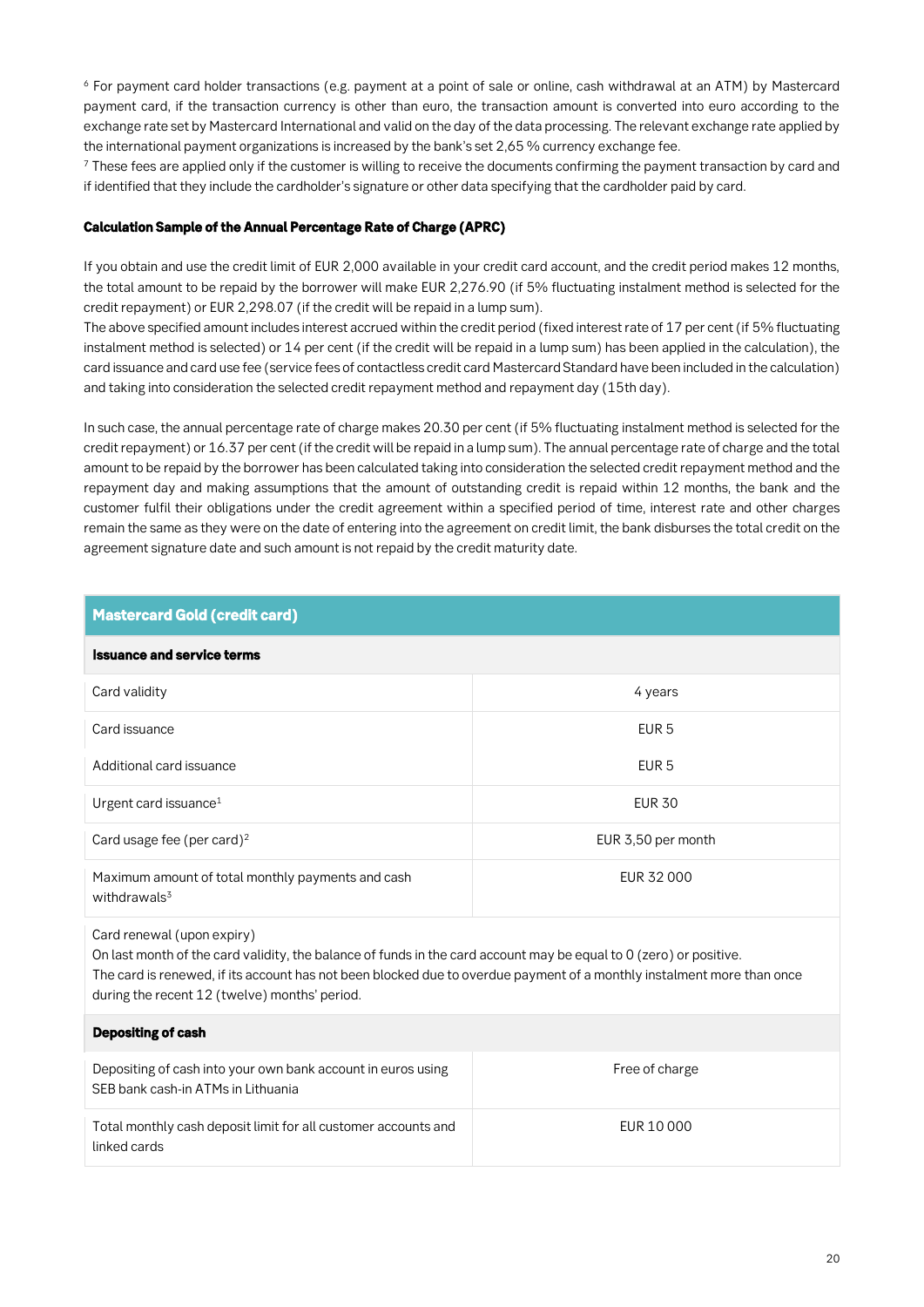**Fee, if an individual limit in excess of the standard limit is approved**

**0,07 % of an amount exceeding EUR 10 000 per month**

| Cash withdrawal |  |
|-----------------|--|

| <b>Cash withdrawal</b>                                                                                                                                                                          |                                              |                |  |
|-------------------------------------------------------------------------------------------------------------------------------------------------------------------------------------------------|----------------------------------------------|----------------|--|
| At cash dispensing shops when paying by card an amount not<br>less than EUR 5                                                                                                                   | Free of charge from EUR 5 up to EUR 100      |                |  |
| At ATMs of SEB bank and other Lithuanian and foreign banks                                                                                                                                      | 2 % (minimum EUR 3)                          |                |  |
| At a cash desk of another Lithuanian or foreign bank                                                                                                                                            | 2 % (minimum EUR 5,79)                       |                |  |
| At partners <sup>4</sup> points of sale (equipped with relevant technical<br>means)                                                                                                             | 2,5 % (minimum EUR 4)                        |                |  |
| <b>Credit drawdown fees and terms</b>                                                                                                                                                           |                                              |                |  |
| Credit limit                                                                                                                                                                                    | Up to EUR 30 000                             |                |  |
| Annual interest paid by a customer for the spent credit                                                                                                                                         | 17%                                          | 14 %           |  |
| Portion of the spent credit repayable on a monthly basis                                                                                                                                        | 5% of the spent credit<br>(minimum EUR 7,24) | 100%           |  |
| Free of charge credit period up to 45 days                                                                                                                                                      | applicable                                   | not applicable |  |
| Fee for changing the credit limit on a credit card at the bank's<br>branch                                                                                                                      | <b>EUR 10</b>                                | <b>EUR 10</b>  |  |
| Monthly statements can be submitted:                                                                                                                                                            |                                              |                |  |
| At the online banking site                                                                                                                                                                      | Free of charge                               |                |  |
| At a SEB bank unit                                                                                                                                                                              | EUR <sub>5</sub>                             |                |  |
| <b>Other services</b>                                                                                                                                                                           |                                              |                |  |
| Sending a new / replaced card to client by regular post in<br>Lithuania                                                                                                                         | Free of charge                               |                |  |
| Sending a new / replaced card to client by registered post in<br>Lithuania                                                                                                                      | <b>EUR 1,45</b>                              |                |  |
| Sending a new / replaced card to client by regular post to<br>another country                                                                                                                   | <b>EUR 5,79</b>                              |                |  |
| New / replaced card collection at SEB bank unit                                                                                                                                                 | EUR <sub>5</sub>                             |                |  |
| Renewed card collection at SEB bank unit                                                                                                                                                        | Free of charge                               |                |  |
| Issuing new card if the old one is lost / stolen / damaged, if new<br>PIN is issued or at cardholder's request before its expiry date<br>(e.g., change of the cardholder's name, surname, etc.) | <b>EUR 10</b>                                |                |  |
| Account balance at SEB Lithuania or other banks ATM <sup>5</sup>                                                                                                                                | Free of charge                               |                |  |
| Currency exchange fee in case of operation in other than the<br>card account currency <sup>6</sup>                                                                                              | 2,65 %                                       |                |  |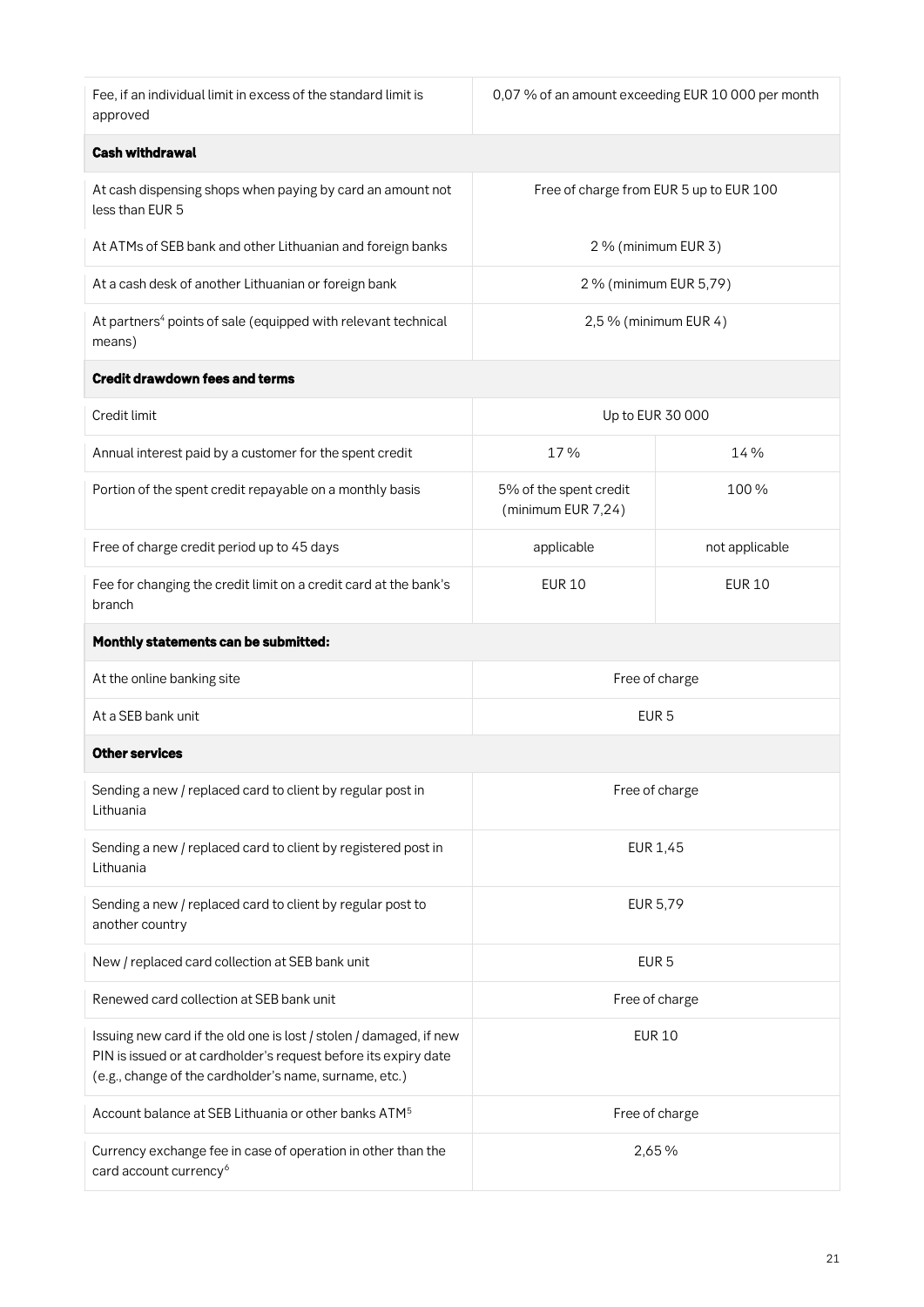| Obtaining a copy of the receipt in case of payment in Lithuania <sup>7</sup> | EUR 1.45 |
|------------------------------------------------------------------------------|----------|
| Obtaining a copy of the receipt in case of payment abroad <sup>7</sup>       | EUR 5.79 |

**<sup>1</sup> This fee is added to the card / additional card issuance fee.**

**<sup>2</sup> The charge is debited on the 28th day of each month. If the card agreement is terminated prior to maturity on the customer's request, the bank shall be entitled to apply and debit the fee for the current month.**

**<sup>3</sup> The monthly limit for payments and cash withdrawal by a payment card applies for payments online and at points of sale and services, for funds transfer on the Internet bank, cash withdrawal at ATMs, cash desks of other banks, Perlas terminals as well as at cash dispensing shops.**

**<sup>4</sup> Cash withdrawals from the terminals of "Perlas Finance".**

**5 If other banks have provided such technical functionality.**

**<sup>6</sup> For payment card holder transactions (e.g. payment at a point of sale or online, cash withdrawal at an ATM) by Mastercard payment card, if the transaction currency is other than euro, the transaction amount is converted into euro according to the exchange rate set by Mastercard International and valid on the day of the data processing. The relevant exchange rate applied by the international payment organizations is increased by the bank's set 2,65 % currency exchange fee.**

**<sup>7</sup> These fees are applied only if the customer is willing to receive the documents confirming the payment transaction by card and if identified that they include the cardholder's signature or other data specifying that the cardholder paid by card.**

#### *Calculation Sample of the Annual Percentage Rate of Charge (APRC)*

**If you obtain and use the credit limit of EUR 2,000 available in your credit card account, and the credit period makes 12 months, the total amount to be repaid by the borrower will make EUR 2,303.50 (if 5% fluctuating instalment method is selected for the credit repayment) or EUR 2,324.67 (if the credit will be repaid in a lump sum).** 

**The above specified amount includes interest accrued within the credit period (fixed interest rate of 17 per cent (if 5% fluctuating instalment method is selected) or 14 per cent (if the credit will be repaid in a lump sum) has been applied in the calculation), the card issuance and card use fee (service fees of credit card Visa Gold have been included in the calculation) and taking into consideration the selected credit repayment method and repayment day (15th day).** 

**In such case, the annual percentage rate of charge makes 22.44 per cent (if 5% fluctuating instalment method is selected for the credit repayment) or 17.96 per cent (if the credit will be repaid in a lump sum). The annual percentage rate of charge and the total amount to be repaid by the borrower has been calculated taking into consideration the selected credit repayment method and the repayment day and making assumptions that the amount of outstanding credit is repaid within 12 months, the bank and the customer fulfil their obligations under the credit agreement within a specified period of time, interest rate and other charges remain the same as they were on the date of entering into the agreement on credit limit, the bank disburses the total credit on the agreement signature date and such amount is not repaid by the credit maturity date.** 

| <b>Mastercard World Elite (credit card)</b>                                                                                                      |                  |  |
|--------------------------------------------------------------------------------------------------------------------------------------------------|------------------|--|
| <b>Issuance and service terms</b>                                                                                                                |                  |  |
| Card validity                                                                                                                                    | 4 years          |  |
| Card issuance                                                                                                                                    | <b>EUR 35</b>    |  |
| Additional card issuance                                                                                                                         | <b>EUR 35</b>    |  |
| Urgent card issuance <sup>1</sup>                                                                                                                | <b>EUR 30</b>    |  |
| Card usage fee (per card) <sup>2</sup>                                                                                                           | EUR 35 per month |  |
| Maximum amount of total monthly payments and cash withdrawals <sup>3</sup>                                                                       | EUR 50 000       |  |
| Card renewal (upon expiry)<br>On last month of the card validity, the balance of funds in the card account may be equal to 0 (zero) or positive. |                  |  |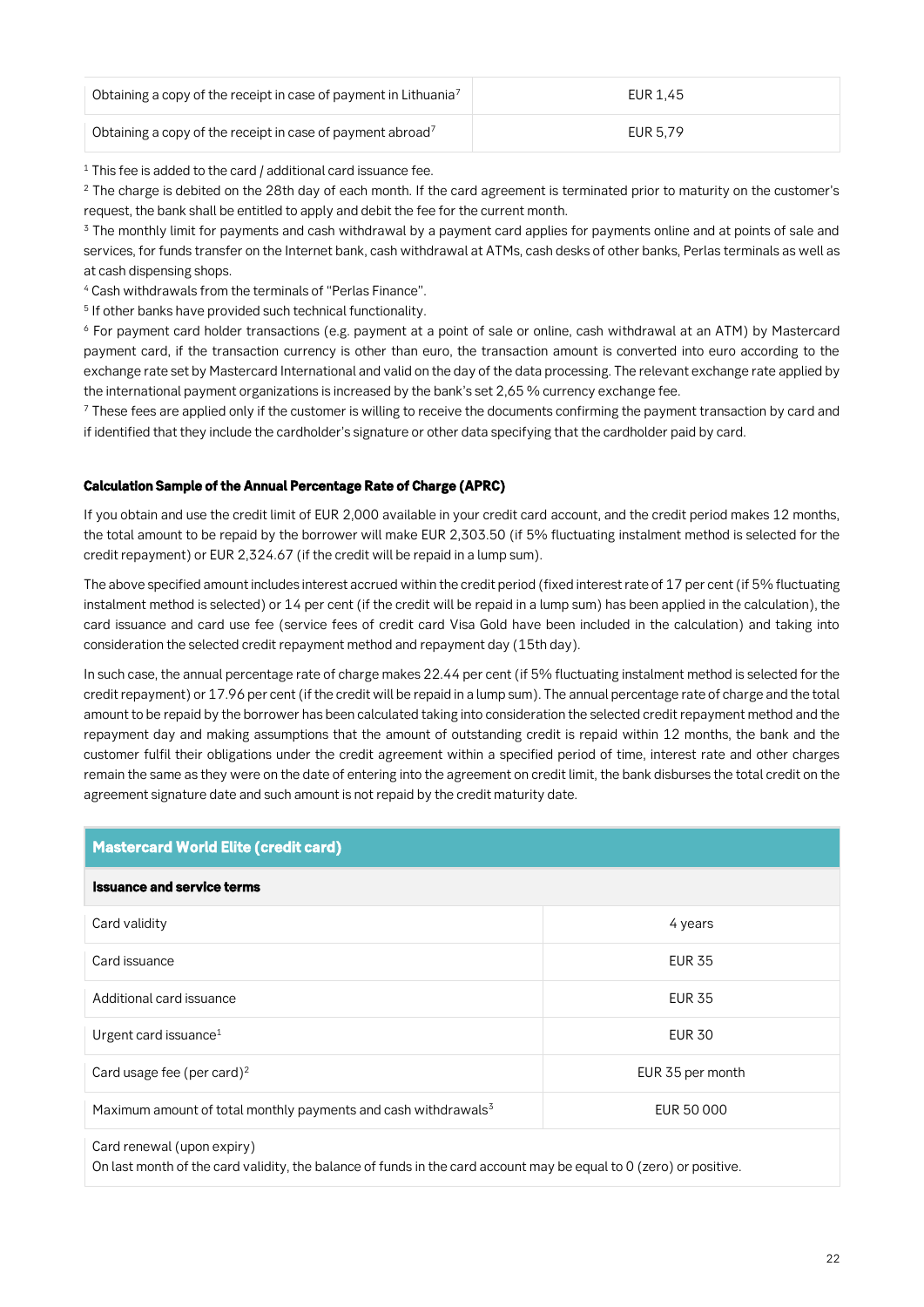**The card is renewed, if its account has not been blocked due to overdue payment of a monthly instalment more than once during the recent 12 (twelve) months' period.**

| <b>Depositing of cash</b>                                                                                                                                                                       |                                                       |                |  |
|-------------------------------------------------------------------------------------------------------------------------------------------------------------------------------------------------|-------------------------------------------------------|----------------|--|
| Depositing of cash into your own bank account in euros using SEB bank<br>cash-in ATMs in Lithuania                                                                                              | Free of charge                                        |                |  |
| Total monthly cash deposit limit for all customer accounts and linked cards                                                                                                                     | EUR 10 000                                            |                |  |
| Fee, if an individual limit in excess of the standard limit is approved                                                                                                                         | 0,07 % of an amount exceeding EUR 10 000 per<br>month |                |  |
| <b>Cash withdrawal</b>                                                                                                                                                                          |                                                       |                |  |
| At cash dispensing shops when paying by card an amount not less than<br>EUR <sub>5</sub>                                                                                                        | Free of charge from EUR 5 up to EUR 100               |                |  |
| At ATMs of SEB bank and other Lithuanian and foreign banks                                                                                                                                      | 2 % (minimum EUR 3)                                   |                |  |
| At a cash desk of another Lithuanian or foreign bank                                                                                                                                            | 2 % (minimum EUR 5,79)                                |                |  |
| At partners <sup>4</sup> points of sale (equipped with relevant technical means)                                                                                                                | 2,5 % (minimum EUR 4)                                 |                |  |
| <b>Credit drawdown fees and terms</b>                                                                                                                                                           |                                                       |                |  |
| Credit limit                                                                                                                                                                                    | Up to EUR 30 000                                      |                |  |
| Annual interest paid by a customer for the spent credit                                                                                                                                         | 17%                                                   | 14 %           |  |
| Portion of the spent credit repayable on a monthly basis                                                                                                                                        | 5% of the spent credit<br>(minimum EUR 7,24)          | 100%           |  |
| Free of charge credit period up to 45 days                                                                                                                                                      | applicable                                            | not applicable |  |
| Fee for changing the credit limit on a credit card at the bank's branch                                                                                                                         | <b>EUR 10</b>                                         | <b>EUR 10</b>  |  |
| Monthly statements can be submitted:                                                                                                                                                            |                                                       |                |  |
| At the online banking site                                                                                                                                                                      | Free of charge                                        |                |  |
| At a SEB bank unit                                                                                                                                                                              | EUR <sub>5</sub>                                      |                |  |
| <b>Other services</b>                                                                                                                                                                           |                                                       |                |  |
| Sending a new / replaced card to client by regular post in Lithuania                                                                                                                            | Free of charge                                        |                |  |
| Sending a new / replaced card to client by registered post in Lithuania                                                                                                                         | EUR 1,45                                              |                |  |
| Sending a new / replaced card to client by regular post to another country                                                                                                                      | EUR 5,79                                              |                |  |
| New / replaced card collection at SEB bank unit                                                                                                                                                 | EUR <sub>5</sub>                                      |                |  |
| Renewed card collection at SEB bank unit                                                                                                                                                        | Free of charge                                        |                |  |
| Issuing new card if the old one is lost / stolen / damaged, if new PIN is<br>issued or at cardholder's request before its expiry date (e.g., change of the<br>cardholder's name, surname, etc.) | <b>EUR 10</b>                                         |                |  |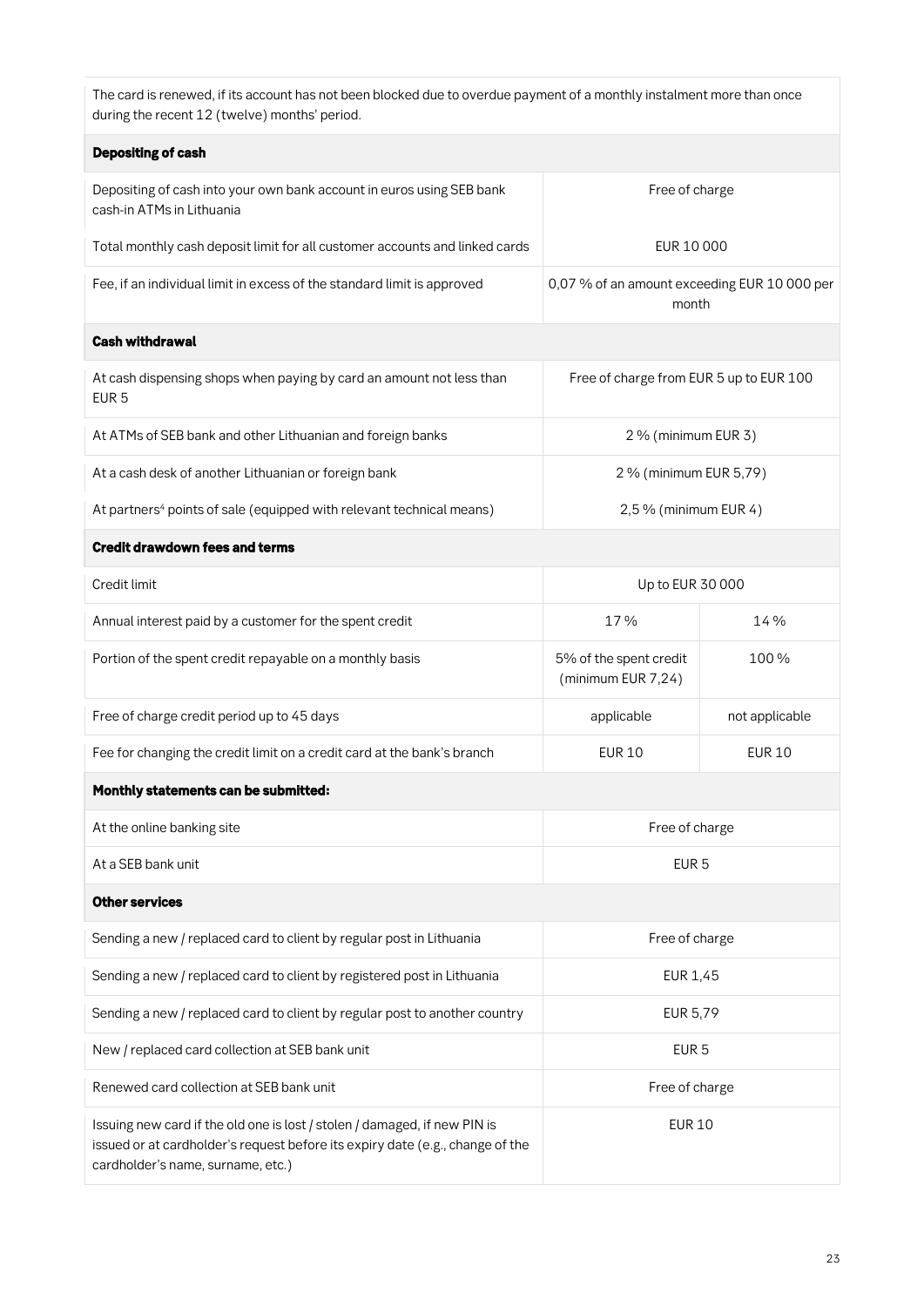| Account balance at SEB Lithuania or other banks ATM <sup>5</sup>                                   | Free of charge                                                  |  |
|----------------------------------------------------------------------------------------------------|-----------------------------------------------------------------|--|
| Currency exchange fee in case of operation in other than the card account<br>currency <sup>6</sup> | 2,65 %                                                          |  |
| Obtaining a copy of the receipt in case of payment in Lithuania <sup>7</sup>                       | EUR 1,45                                                        |  |
| Obtaining a copy of the receipt in case of payment abroad <sup>7</sup>                             | EUR 5,79                                                        |  |
| <b>Priority Pass card</b>                                                                          |                                                                 |  |
|                                                                                                    |                                                                 |  |
| Card issuance                                                                                      | Issued free of charge to Mastercard World Elite<br>card holders |  |
| Card validity period                                                                               | 4 years                                                         |  |
| Card renewal (if damaged)                                                                          | EUR 23,17                                                       |  |
| Invalidation of the card                                                                           | EUR 28,96                                                       |  |

**<sup>1</sup> This fee is added to the card / additional card issuance fee.**

**<sup>2</sup> The charge is debited on the 28th day of each month. If the card agreement is terminated prior to maturity on the customer's request, the bank shall be entitled to apply and debit the fee for the current month.**

**<sup>3</sup> The monthly limit for payments and cash withdrawal by a payment card applies for payments online and at points of sale and services, for funds transfer on the Internet bank, cash withdrawal at ATMs, cash desks of other banks, Perlas terminals as well as at cash dispensing shops.**

**<sup>4</sup> Cash withdrawals from the terminals of "Perlas Finance".**

**5 If other banks have provided such technical functionality.**

**<sup>6</sup> For payment card holder transactions (e.g. payment at a point of sale or online, cash withdrawal at an ATM) by Mastercard payment card, if the transaction currency is other than euro, the transaction amount is converted into euro according to the exchange rate set by Mastercard International and valid on the day of the data processing. The relevant exchange rate applied by the international payment organizations is increased by the bank's set 2,65 % currency exchange fee.**

**<sup>7</sup> These fees are applied only if the customer is willing to receive the documents confirming the payment transaction by card and if identified that they include the cardholder's signature or other data specifying that the cardholder paid by card.**

**<sup>8</sup> The fee is debited to the Mastercard World Elite card account in USD according to the non-cash selling rate set by SEB Bank (which is valid on the day of the card account debiting).**

#### *Calculation Sample of the Annual Percentage Rate of Charge (APRC)*

**If you obtain and use the credit limit of EUR 2,000 available in your credit card account, and the credit period makes 12 months, the total amount to be repaid by the borrower will make EUR 2,711.50 (if 5% fluctuating instalment method is selected for the credit repayment) or EUR 2,732.67 (if the credit will be repaid in a lump sum).** 

**The above specified amount includes interest accrued within the credit period (fixed interest rate of 17 per cent (if 5% fluctuating instalment method is selected) or 14 per cent (if the credit will be repaid in a lump sum) has been applied in the calculation), the card issuance and card use fee (service fees of contactless credit card Mastercard World Elite have been included in the calculation) and taking into consideration the selected credit repayment method and repayment day (15th day).** 

**In such case, the annual percentage rate of charge makes 59.98 per cent (if 5% fluctuating instalment method is selected for the credit repayment) or 45.28 per cent (if the credit will be repaid in a lump sum). The annual percentage rate of charge and the total amount to be repaid by the borrower has been calculated taking into consideration the selected credit repayment method and the repayment day and making assumptions that the amount of outstanding credit is repaid within 12 months, the bank and the customer fulfil their obligations under the credit agreement within a specified period of time, interest rate and other charges remain the same as they were on the date of entering into the agreement on credit limit, the bank disburses the total credit on the agreement signature date and such amount is not repaid by the credit maturity date.**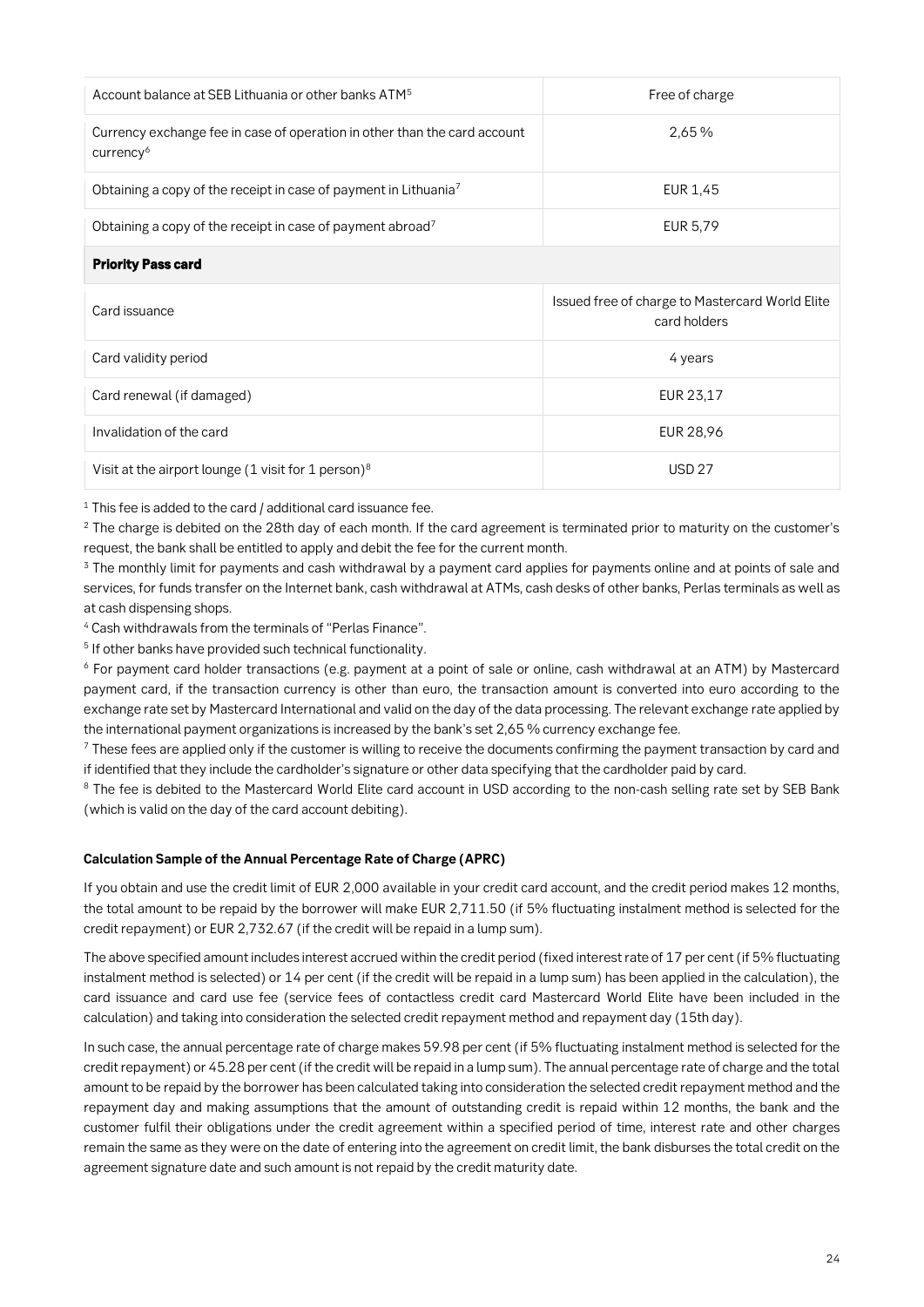| <b>Temporary card</b>                                                                              |                                                       |  |
|----------------------------------------------------------------------------------------------------|-------------------------------------------------------|--|
| <b>Issuance and service terms</b>                                                                  |                                                       |  |
| Card validity <sup>1</sup>                                                                         | Up to 60 days                                         |  |
| Card issuance                                                                                      | EUR <sub>5</sub>                                      |  |
| <b>Depositing of cash</b>                                                                          |                                                       |  |
| Depositing of cash into your own bank account in euros using SEB bank cash-in ATMs<br>in Lithuania | Free of charge                                        |  |
| Total monthly cash deposit limit for all customer accounts and linked cards                        | EUR 10 000                                            |  |
| Fee, if an individual limit in excess of the standard limit is approved                            | 0,07 % of an amount exceeding EUR<br>10 000 per month |  |
| <b>Cash withdrawal</b>                                                                             |                                                       |  |
| Maximum amount of total monthly cash withdrawals                                                   | EUR 15 000                                            |  |
| At ATMs of SEB bank Lithuania                                                                      | $0,8\%$ (minimum EUR 1)                               |  |

**1 The card is valid until the last day of the next month, but not longer than 60 days.**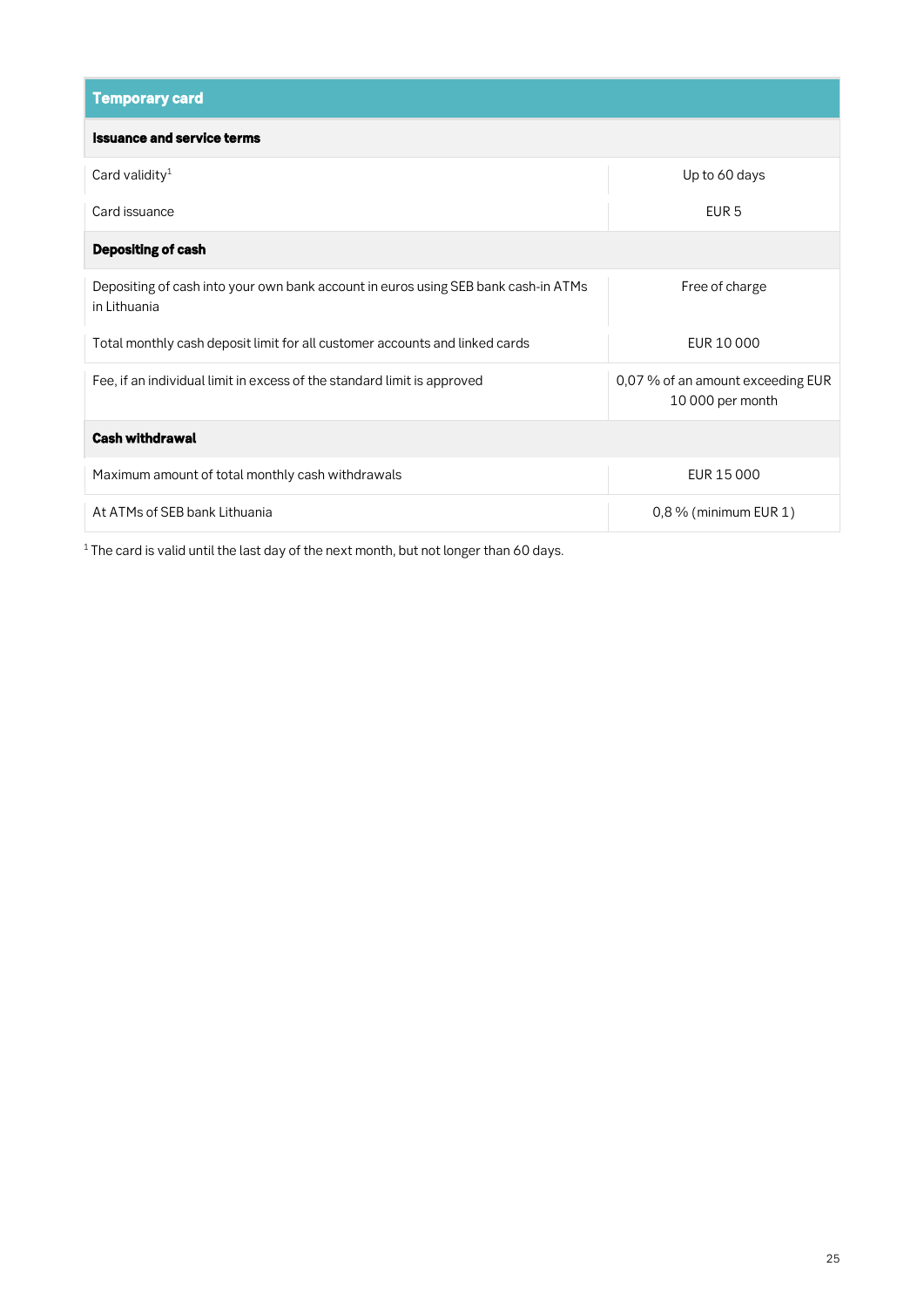### *LOANS AND LEASING*

### *Leasing*

#### *Leasing agreement administration and amendment fees*

| Agreement fee                                                                                                                               | From 1 % of the asset value, but not less<br>than EUR 200, if applied on-line |
|---------------------------------------------------------------------------------------------------------------------------------------------|-------------------------------------------------------------------------------|
|                                                                                                                                             | From 1 % of the asset value, but not less<br>than EUR 250, if applied at bank |
| Additional fee for drawing up an agreement (finance lease, operating lease,<br>purchase and sale, repurchase, etc.) in the English language | EUR 150                                                                       |
| Change of the debt roll-over agreement / leasing agreement term                                                                             | 1 % of the outstanding asset value, but<br>not less than EUR 200              |
| Agreement amendment or payment schedule change at the customer's initiative<br>fee or resumption of an agreement                            | EUR 100                                                                       |
| Change of the leasing payments date                                                                                                         | <b>EUR 30</b>                                                                 |

#### *Agreement termination and sale of assets fees in the event of termination or expiry of a finance lease or an operational lease agreement*

| For early termination of agreement                                                                                                                                                                                                                                                                                                                 | <b>EUR 100</b>                                   |
|----------------------------------------------------------------------------------------------------------------------------------------------------------------------------------------------------------------------------------------------------------------------------------------------------------------------------------------------------|--------------------------------------------------|
| Sale of property to a third party in Lithuania                                                                                                                                                                                                                                                                                                     | 1,5%, but at least EUR 300                       |
| Sale of assets to a third party outside Lithuania or sale of assets in case of<br>complete damage                                                                                                                                                                                                                                                  | 1.5 % of residual value.<br>but at least EUR 500 |
| <b>Certificate issue and other fees</b>                                                                                                                                                                                                                                                                                                            |                                                  |
| Drawing up of additional documents (sublease, lease, access and other consents,<br>official letters, authorisations, document copies, statements of annual turnover,<br>etc.) or reissue of previously drawn up documents at customer's request                                                                                                    | <b>EUR 20</b>                                    |
| Mailing of VAT invoices                                                                                                                                                                                                                                                                                                                            | EUR <sub>3</sub>                                 |
| Handling of administrative penalty documents as well as other documents<br>received in customer's name                                                                                                                                                                                                                                             | EUR 10 per each document received                |
| International money transfer charges if payment for the customer's property is<br>being made: to another country; in a foreign currency to another bank in<br>Lithuania; under an urgent payment order<br>Transportation, customs and similar expenses<br>Mortgage fees (including when a car is pledged)<br>Express mail (e.g. DHL Lietuva) costs | Compensated by the customer                      |

#### *Calculation Sample of the Annual Percentage Rate of Charge (APRC)*

**If you get a lease on a car priced EUR 15 000 and you pay the car seller a down payment of EUR 2 250, in this case the loan available from the leasing company would be EUR 12 750. The total amount payable by the consumer (total cost including interest over the lease period, the agreement fee and the account maintenance fee) would be EUR 14 628,51. The amount was calculated assuming that the lease period is 5 years, currency – EUR and the variable interest annual rate is 5 %. The annual percentage rate of charge would be 5,79 %.**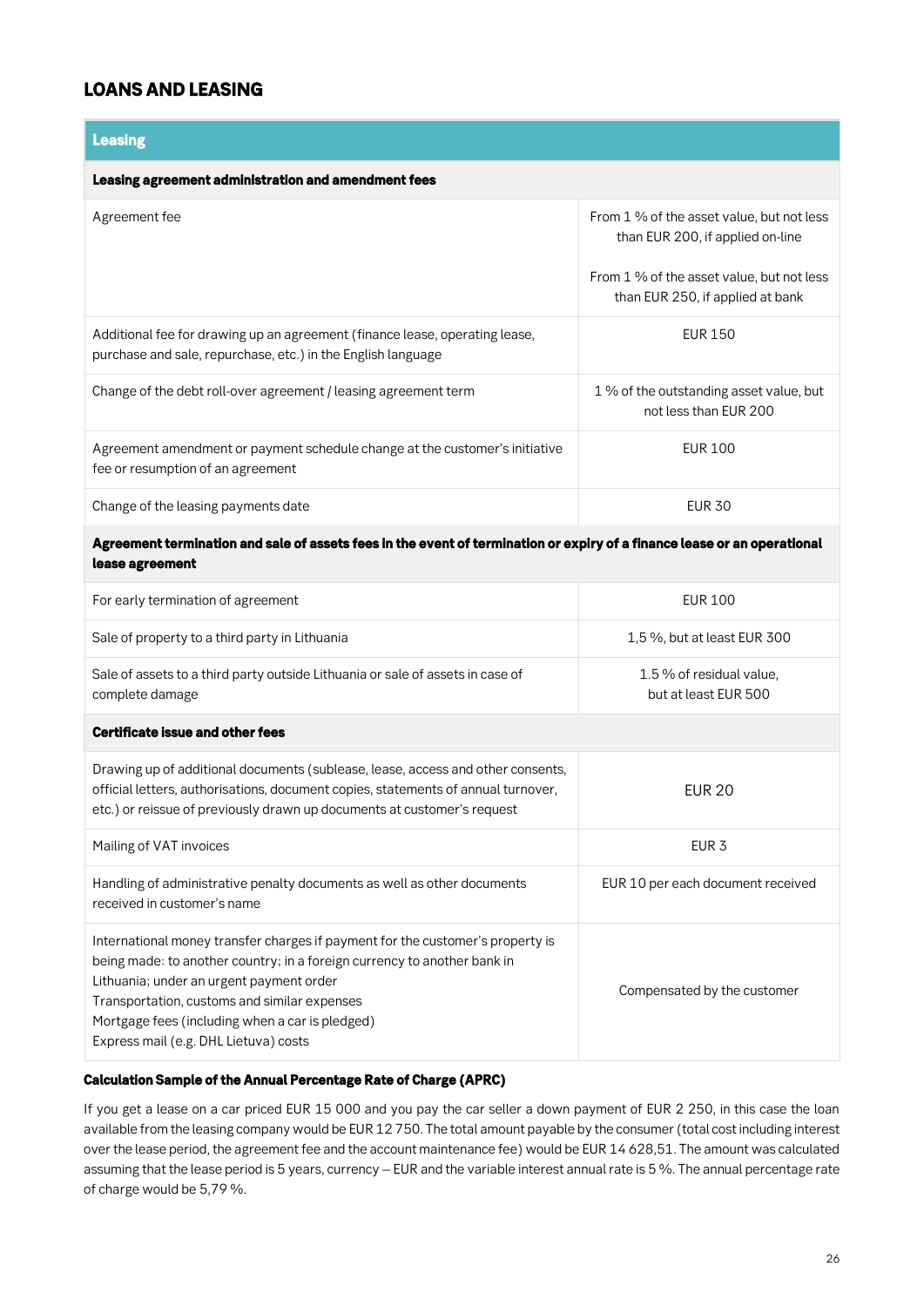| <b>Consumer loan</b>                                                                                                                   |                                            |
|----------------------------------------------------------------------------------------------------------------------------------------|--------------------------------------------|
| Annual interest rate                                                                                                                   | According to the individual agreement      |
| Loan documents drafting and administration (related to issuance of a loan or<br>amendment of terms and conditions of a loan agreement) | 1,5% of a relevant loan amount, min EUR 50 |
| Loan prepayment fee                                                                                                                    | Free of charge                             |

#### *Calculation Sample of the Annual Percentage Rate of Charge (APRC)*

**If you received a EUR 3 000 consumer loan in euros for 5 years, the total amount payable by the consumer would be EUR 4 093,67, monthly payment will be EUR 66,65. The amount includes the consumer loan interest paid over the loan maturity (12 per cent interest rate was applied) the administration fee EUR 50 and the account maintenance fee EUR 0,70. In this case the annual percentage rate of charge would be 14,25 per cent. The annual percentage rate of charge is provided to help you compare different offers.**

| Home loan and home equity loan                                                             |                                                      |                                                       |                                                     |
|--------------------------------------------------------------------------------------------|------------------------------------------------------|-------------------------------------------------------|-----------------------------------------------------|
| Annual interest rate                                                                       | Fixed on individual basis                            |                                                       |                                                     |
| Contract fee:<br>loan issuance<br>increase in loan amount                                  | 0,5 % of the loan amount, at least EUR 250           |                                                       |                                                     |
| Commitment fee                                                                             | 0.4 % per year of the undisbursed loan amount        |                                                       |                                                     |
| Fee for a consent to provide a<br>second ranking pledge of property<br>to another creditor | <b>EUR 150</b>                                       |                                                       |                                                     |
| <b>Amendment to terms and</b><br>conditions of a loan agreement in<br>case of:             | If variable interest rate is<br>applied:             | If fixed interest is applied:                         |                                                     |
| a change of fixed interest rate<br>with variable interest rate and<br>vice versa           |                                                      | Year(s) until expiry of<br>fixed interest rate period | Percent of<br>outstanding loan,<br>at least EUR 250 |
| a change of variable interest                                                              | 1.5 percent of outstanding loan, at<br>least EUR 250 | Up to 5 year (inclusive)                              | 1,5                                                 |
| period<br>a change of loan currency                                                        |                                                      | 6-10 (inclusive)                                      | 3                                                   |
| a change of variable interest<br>rate margin or fixed interest<br>rate                     | 1 percent of outstanding loan, at least EUR 250      |                                                       |                                                     |
| Other amendments to the terms and<br>conditions of the loan agreement                      | <b>EUR 250</b>                                       |                                                       |                                                     |
| Loan deferment                                                                             | Free of charge                                       |                                                       |                                                     |
| <b>Prepayment fee</b>                                                                      |                                                      |                                                       |                                                     |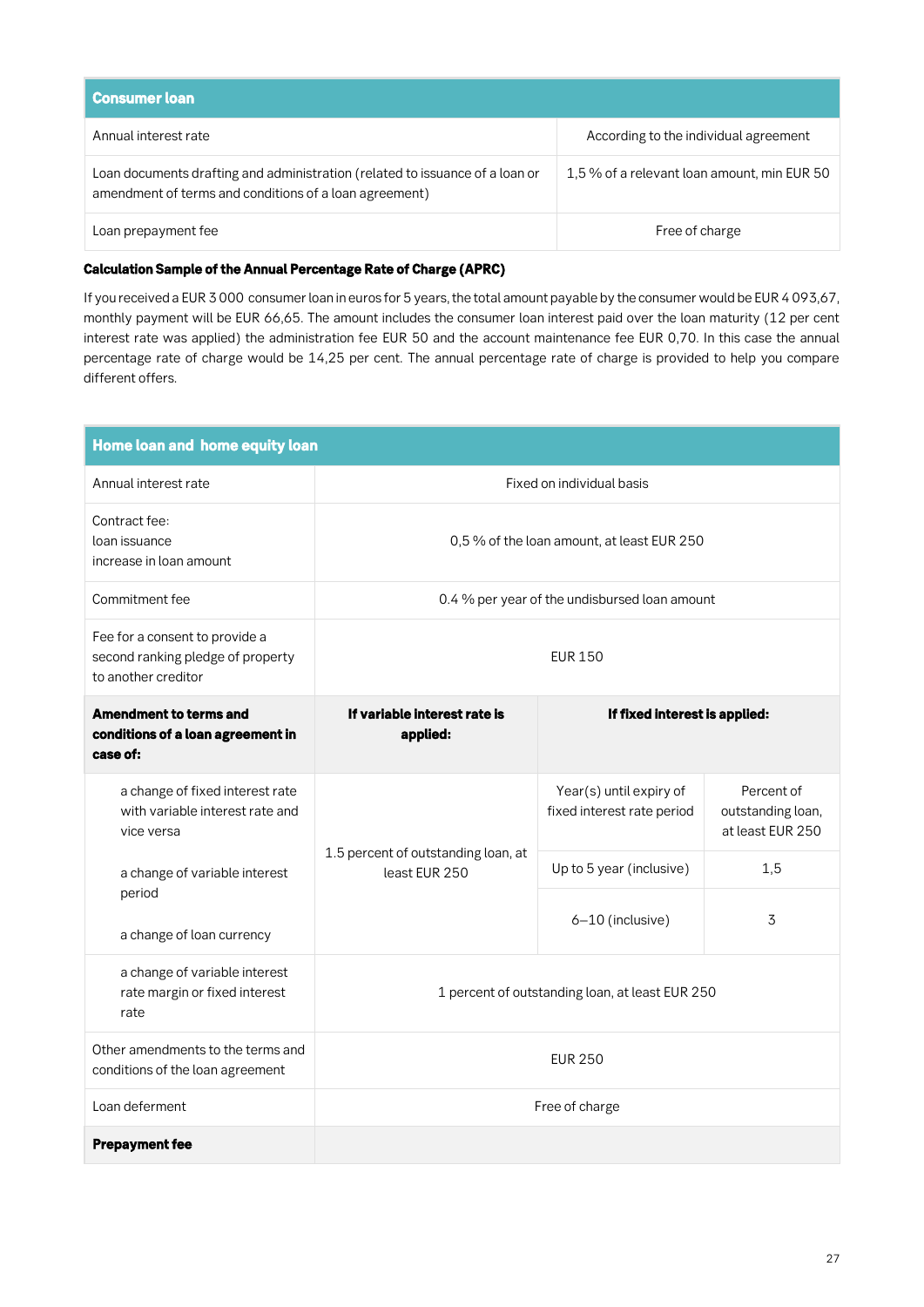| At variable interest rate that<br>varies all throughout the loan<br>period                                                                                                     | Free of charge                                                                                                                                                                                                                    |
|--------------------------------------------------------------------------------------------------------------------------------------------------------------------------------|-----------------------------------------------------------------------------------------------------------------------------------------------------------------------------------------------------------------------------------|
| At variable interest rate which<br>is established for the initial<br>period and which, upon expiry<br>of the initial period, varies<br>throughout the remaining loan<br>period | Over the initial period – statutory fee ( <i>The Rules for Calculation of Compensation</i> ),<br>however, not more than 3% of the amount of the prepaid loan or any part thereof<br>not applied upon expiry of the initial period |
| At fixed interest rate                                                                                                                                                         | Statutory fee ( <i>The Rules for Calculation of Compensation</i> ), however, not more than 3%<br>of the amount of the prepaid loan or any part thereof                                                                            |
| <b>Other services</b>                                                                                                                                                          |                                                                                                                                                                                                                                   |
| Documentation related to a credit<br>agreement: certifications, official<br>letters, consents, permissions,<br>approvals                                                       | <b>FUR 30</b>                                                                                                                                                                                                                     |
| Uninsured Collateral Administration<br>Fee (applied if a collateral is a<br>residential real estate object)                                                                    | EUR 20 per month.<br>The fee is charged if the collateral is not insured for more than 30 days                                                                                                                                    |

#### *Calculation Sample of the Annual Percentage Rate of Charge (APRC)*

**If a loan of EUR 50,000 secured by real estate collateral is granted for the period of 25 years and 300 loan instalments based on the annuity method will be made, the total amount to be paid by such borrower will make EUR 69,261.43, monthly instalment – EUR 225.24. The annual percentage rate will make 2,81 per cent. Annual percentage rate showing the total cost of a loan is calculated by including the below instalments made within the entire loan period:**

- **2,50 per cent variable interest**  $\overline{a}$
- **EUR 250 agreement fee and one-off transfer fee of EUR 5**
- **EUR 8,6 mortgage (pledge) registration fee**
- **EUR 0,70 per month minimum fee for main banking services**
- **EUR 49 dwelling insurance annual premium**

**Note. Property valuation costs are not included.**

**Annual percentage rate and the total amount to be paid by the borrower are calculated considering that the loan is disbursed on the agreement signature date and that the terms of the agreement, interest rate and fees do not change within the entire loan period, and the terms and conditions of the agreement are timely implemented. If you fail to fulfil or unduly fulfil the terms of the loan agreement, the risk exists that you may be deprived of the ownership right to the pledged real estate. The mortgaged real estate must be insured in favour of the bank during the entire loan period.**

| Loans for multi-apartment building modernisation (JESSICA)                                                                                                         |          |
|--------------------------------------------------------------------------------------------------------------------------------------------------------------------|----------|
| Administration fee for the amount payable under the credit agreement, which is<br>applied each time if this amount is not debited from the customer's bank account | EUR 1.45 |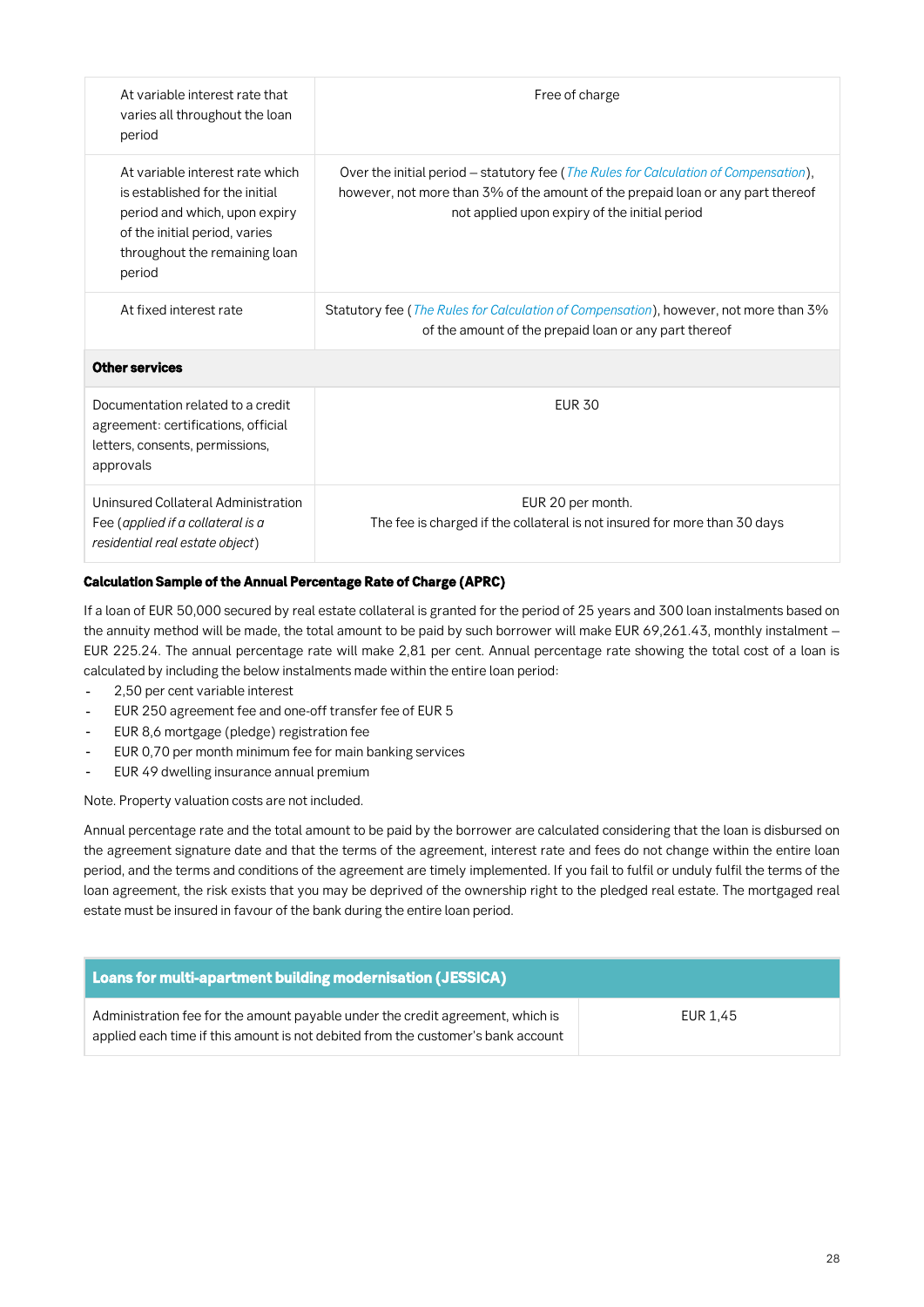### *SECURITIES SERVICES FEES AND COMMISSION CHARGES*

## *Trading equities and exchange traded funds (ETF)*

| <b>Baltic countries</b>          | <b>Online trading fees</b> | <b>Comments</b>                                                                                                    |
|----------------------------------|----------------------------|--------------------------------------------------------------------------------------------------------------------|
| LITHUANIA                        |                            | Execution of an order in the Baltic markets                                                                        |
| LATVIA                           | 0,25 %, min. EUR 2         | placed over the phone or through any bank                                                                          |
| <b>ESTONIA</b>                   |                            | branch - 1,25 %, min. EUR 12                                                                                       |
| <b>Europe and North America</b>  | <b>Online trading fees</b> | <b>Comments</b>                                                                                                    |
| <b>USA</b>                       |                            | The trading fee cannot be less than<br>USD 0,02 per share                                                          |
| CANADA                           |                            | The trading fee cannot be less than<br>CAD 0,02 per share                                                          |
| <b>SWEDEN</b>                    |                            |                                                                                                                    |
| <b>FINLAND</b>                   |                            |                                                                                                                    |
| <b>DENMARK</b>                   |                            |                                                                                                                    |
| <b>NORWAY</b>                    |                            |                                                                                                                    |
| <b>IRELAND</b>                   |                            | A stamp duty of 1,00 % applies for all<br>purchases                                                                |
| <b>AUSTRIA</b>                   |                            |                                                                                                                    |
| <b>BELGIUM</b>                   |                            |                                                                                                                    |
| <b>GREAT BRITAIN</b>             |                            | A stamp duty of 0.50 % (1% for IE domicile                                                                         |
| (except AIM segment)             | 0,25 %, min. EUR 15        | companies) may apply for some purchases.<br>A minimum order value may apply if trading on<br>market maker segment. |
| POLAND                           |                            |                                                                                                                    |
| <b>SPAIN</b>                     |                            | A financial transaction tax of 0,20 % applies<br>for all purchases                                                 |
| <b>ITALY</b>                     |                            | A financial transaction tax of 0,10 % applies for<br>all purchases                                                 |
| <b>NETHERLANDS</b>               |                            |                                                                                                                    |
| PORTUGAL                         |                            |                                                                                                                    |
| <b>FRANCE</b>                    |                            | A financial transaction tax of 0,30 % applies for<br>all purchases                                                 |
| SWITZERLAND                      |                            |                                                                                                                    |
| GERMANY, XETRA                   |                            |                                                                                                                    |
| <b>Other markets</b>             | <b>Online trading fees</b> | <b>Comments</b>                                                                                                    |
| <b>AUSTRALIA</b>                 |                            | A minimum order value AUD 15 000                                                                                   |
| <b>JAPAN</b>                     |                            | A minimum order value HKD 100 000                                                                                  |
| CHINA (Hong Kong)                |                            | A minimum order value JPY 1 500 000                                                                                |
| SINGAPORE                        | 0,5 %, min. EUR 50         | A minimum order value SGD 20 000                                                                                   |
| <b>GREAT BRITAIN</b>             |                            | A minimum order value EUR 3 000                                                                                    |
| (AIM segment)                    |                            | A stamp duty of 0,5 % (1% for IE domicile                                                                          |
|                                  |                            | companies) may apply for some purchases                                                                            |
| GERMANY, FFT floor               |                            | A minimum order value EUR 3 000                                                                                    |
| <b>Other</b>                     | <b>Fees</b>                | <b>Comments</b>                                                                                                    |
| Execution of an order in foreign | <b>EUR 10</b>              | This fee may apply as an addon to the                                                                              |
| markets placed other the phone   |                            | standard online trading fee                                                                                        |
| (except Baltic countries)        |                            |                                                                                                                    |
| Other not mentioned markets      | As individually agreed     | The relevant market list to be provided by<br>bank upon client request                                             |

**Financial transaction tax in specific market may be applicable regardless of the trading venue or jurisdiction in which the**   $\overline{a}$ **securities are traded**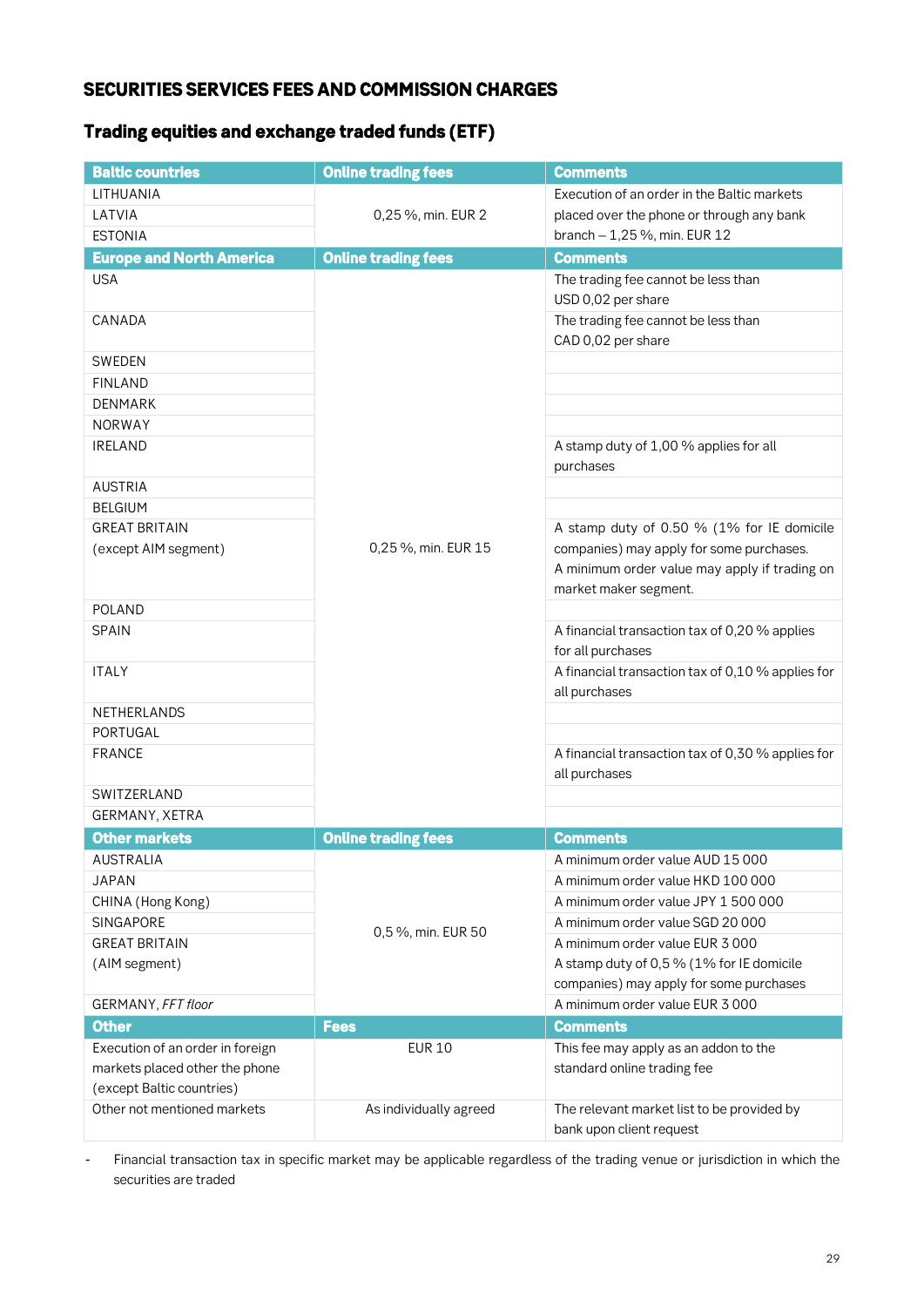- **Securities services fees and commission charges for Exchange Traded Funds (ETF) in the specific market will be equivalent**   $\overline{a}$ **to the fees and charges applied to equities in the same market**
- **Foreign equities can be traded in lots, i.e. the exchange or broker can set the minimum number of shares or trade size multiple**
- **OTC trades are available in most of the markets**

### *Bond trading*

| <b>Market</b>                                                           | <b>Service fee</b>     |
|-------------------------------------------------------------------------|------------------------|
| Lithuanian Government bond auctions on AB Nasdag Vilnius Stock Exchange | As individually agreed |
| Other bonds                                                             | As individually agreed |

### *Securities safekeeping*

| <b>Market</b>                                                                                                                                                                                                 |                                             | <b>Service fee</b>                                                                                                 |
|---------------------------------------------------------------------------------------------------------------------------------------------------------------------------------------------------------------|---------------------------------------------|--------------------------------------------------------------------------------------------------------------------|
| LITHUANIA                                                                                                                                                                                                     | Up to EUR 300 000,00<br>From EUR 300 000,01 | 0,007 % monthly<br>0,003 % monthly                                                                                 |
| LATVIA, ESTONIA                                                                                                                                                                                               |                                             | 0,007 % monthly                                                                                                    |
| <b>RUSSIA</b>                                                                                                                                                                                                 |                                             | 0,07 % monthly                                                                                                     |
| BULGARIA, CROATIA, CZECH REPUBLIC, HUNGARY, POLAND, ROMANIA, SERBIA, SLOVAKIA,<br><b>SLOVENIA</b>                                                                                                             |                                             | $0,03\%$ monthly                                                                                                   |
| AUSTRALIA, AUSTRIA, BELGIUM, CANADA, DENMARK, FINLAND, FRANCE, GERMANY,<br>GREECE, HONG KONG, IRELAND, ITALY, JAPAN, NETHERLANDS, NORWAY, PORTUGAL,<br>SINGAPORE, SPAIN, SWEDEN, SWITZERLAND, UK, USA, TURKEY |                                             | $0,013\%$ monthly                                                                                                  |
| BOSNIA, BRAZIL, EGYPT, ICELAND, LUXEMBOURG, MEXICO, NEW ZEALAND,<br>SOUTH AFRICAN REPUBLIC, ETC.                                                                                                              |                                             | As individually agreed.<br>The relevant market list<br>to be provided by the<br>bank upon the client's<br>request. |
| <b>Eurobond Market</b>                                                                                                                                                                                        |                                             | 0,008 % monthly                                                                                                    |
| Safekeeping of SEB Group's investment fund units (except U and F share class investment<br>fund units distributed by AB SEB bankas)<br>bond funds<br>other funds                                              |                                             | $0,003\%$ monthly<br>$0.007\%$ monthly                                                                             |
| Safekeeping of third party investment fund units (except Exchange Traded Funds)                                                                                                                               |                                             | $0,013\%$ monthly                                                                                                  |

**The fee is calculated from the value of the securities on the last day of the month. The value of securities is estimated using the last known prices of securities or nominal values of securities, if no market price has been determined. The value for bonds is always estimated using nominal values. The minimum fee for keeping all securities in each account separately is EUR 0,70 per month.**

#### *Other services*

| <b>Service</b>                                                                                     | <b>Service fee</b> |
|----------------------------------------------------------------------------------------------------|--------------------|
| Opening of securities account                                                                      |                    |
| Securities are registered in an omnibus account opened in the name of an account operator (AB SEB  | Free of charge     |
| bankas) in Nasdag CSD SE                                                                           |                    |
| Securities are registered in an owner account opened in the name of securities owner in Nasdag CSD | EUR 50             |
| <b>SE</b>                                                                                          |                    |
|                                                                                                    |                    |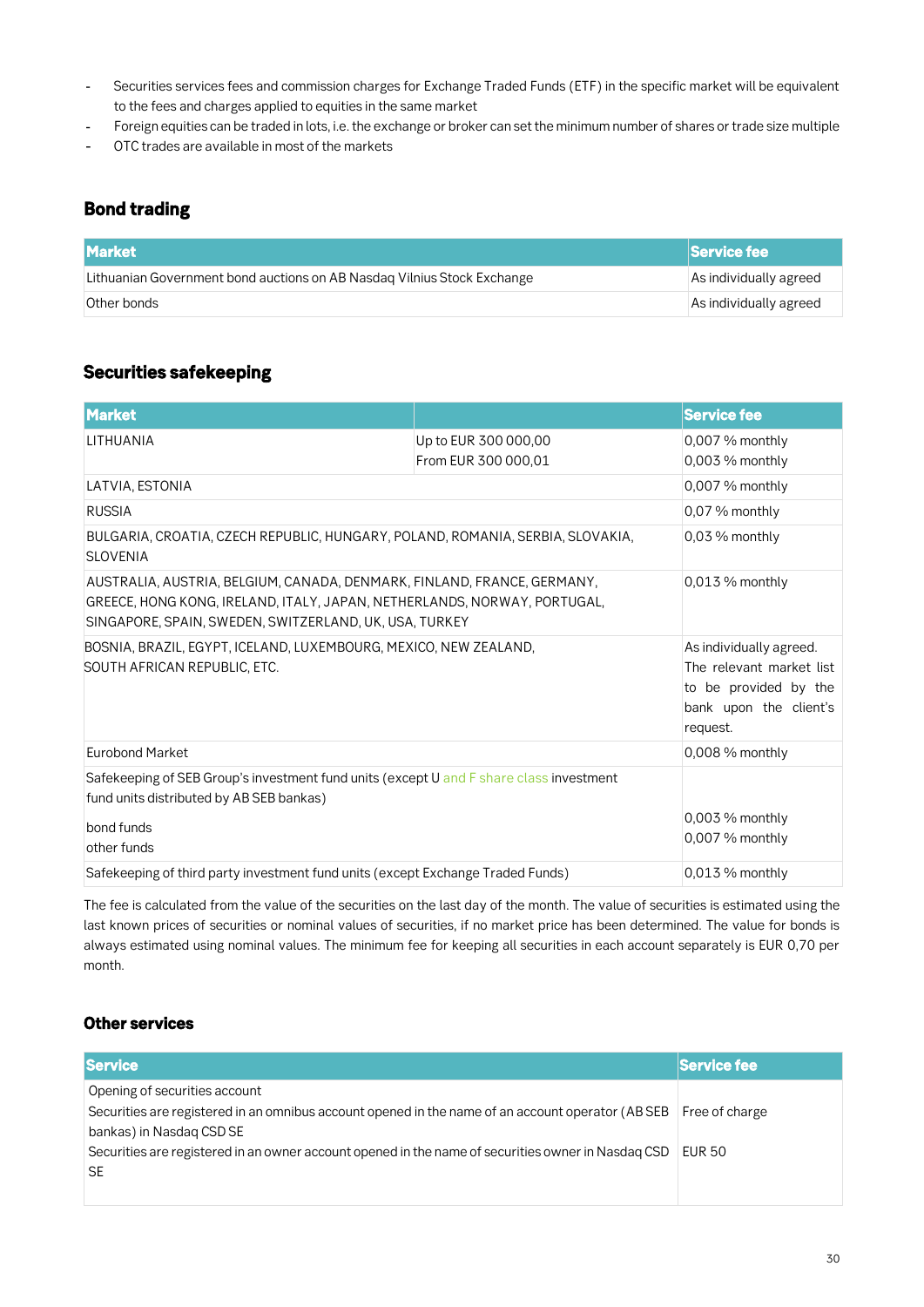| Management of securities account<br>Securities are registered in an omnibus account opened in the name of an account operator (AB SEB<br>bankas) in Nasdaq CSD SE<br>Securities are registered in an owner account opened in the name of securities owner in Nasdaq CSD<br><b>SE</b> |                                                                        | Free of charge<br>EUR 50 per month<br>As individually agreed |
|--------------------------------------------------------------------------------------------------------------------------------------------------------------------------------------------------------------------------------------------------------------------------------------|------------------------------------------------------------------------|--------------------------------------------------------------|
| Opening and management of other types of securities accounts                                                                                                                                                                                                                         |                                                                        |                                                              |
| FOP (Free of Payment) transactions*                                                                                                                                                                                                                                                  |                                                                        |                                                              |
|                                                                                                                                                                                                                                                                                      | <b>Baltic countries</b>                                                | EUR <sub>5</sub>                                             |
| * double trading fee can be applied for                                                                                                                                                                                                                                              | Eurobonds                                                              | <b>EUR 25</b>                                                |
| some foreign securities                                                                                                                                                                                                                                                              | Russia                                                                 | <b>EUR 70</b>                                                |
| * no fee applies for transfer of the                                                                                                                                                                                                                                                 | North Europe countries                                                 | <b>EUR 15</b>                                                |
| client's securities portfolio from any                                                                                                                                                                                                                                               | (Denmark, Norway, Finland, Sweden)                                     |                                                              |
| other broker / agent to the client's                                                                                                                                                                                                                                                 | East and Middle Europe countries                                       | <b>EUR 50</b>                                                |
| securities account with SEB Bank                                                                                                                                                                                                                                                     | (Bulgaria, Czech republic, Croatia, Poland, Romania,                   |                                                              |
| * except non-standard OTC agreement                                                                                                                                                                                                                                                  | Serbia, Slovakia, Slovenia, Hungary)                                   |                                                              |
|                                                                                                                                                                                                                                                                                      | West Europe and other countries                                        | <b>EUR 30</b>                                                |
|                                                                                                                                                                                                                                                                                      | (Ireland, Austria, Belgium, Great Britain, Greece, Spain,              |                                                              |
|                                                                                                                                                                                                                                                                                      | Italy, Netherlands, Portugal, France, Switzerland,                     |                                                              |
|                                                                                                                                                                                                                                                                                      | Turkey, Germany, Australia, Hong Kong, Japan, USA,                     |                                                              |
|                                                                                                                                                                                                                                                                                      | Canada, Singapore)                                                     |                                                              |
|                                                                                                                                                                                                                                                                                      | Funds*                                                                 | <b>EUR 20</b>                                                |
|                                                                                                                                                                                                                                                                                      | * only for private persons                                             |                                                              |
| <b>DVP (Delivery Versus Payment)</b>                                                                                                                                                                                                                                                 | If traded                                                              |                                                              |
| transactions*                                                                                                                                                                                                                                                                        |                                                                        |                                                              |
|                                                                                                                                                                                                                                                                                      | via SEB bank                                                           | Free of charge                                               |
| * for some foreign securities cannot be                                                                                                                                                                                                                                              |                                                                        |                                                              |
| offered if traded via another broker                                                                                                                                                                                                                                                 | Depending on market:                                                   |                                                              |
| * except non-standard OTC agreement                                                                                                                                                                                                                                                  | <b>Baltic countries</b>                                                | EUR <sub>5</sub>                                             |
|                                                                                                                                                                                                                                                                                      | Eurobonds                                                              | <b>EUR 25</b>                                                |
|                                                                                                                                                                                                                                                                                      | Russia                                                                 | <b>EUR 70</b>                                                |
|                                                                                                                                                                                                                                                                                      | North Europe countries                                                 | <b>EUR 15</b>                                                |
|                                                                                                                                                                                                                                                                                      | (Denmark, Norway, Finland, Sweden)<br>East and Middle Europe countries | <b>EUR 50</b>                                                |
|                                                                                                                                                                                                                                                                                      | (Bulgaria, Czech Republic, Croatia, Poland, Romania,                   |                                                              |
|                                                                                                                                                                                                                                                                                      | Serbia, Slovakia, Slovenia, Hungary)                                   |                                                              |
|                                                                                                                                                                                                                                                                                      | West Europe and other countries                                        | <b>EUR 30</b>                                                |
|                                                                                                                                                                                                                                                                                      | (Ireland, Austria, Belgium, Great Britain, Greece, Spain,              |                                                              |
|                                                                                                                                                                                                                                                                                      | Italy, Netherlands, Portugal, France, Switzerland,                     |                                                              |
|                                                                                                                                                                                                                                                                                      | Turkey, Germany, Australia, Hong Kong, Japan, USA,                     |                                                              |
|                                                                                                                                                                                                                                                                                      | Canada, Singapore)                                                     |                                                              |
|                                                                                                                                                                                                                                                                                      | Funds*                                                                 | <b>EUR 20</b>                                                |
|                                                                                                                                                                                                                                                                                      | * only for private persons                                             |                                                              |

| Modification, correction, non-approval or cancellation of trade or transfer transaction                                                                | EUR 15 plus third party<br>fees                                 |
|--------------------------------------------------------------------------------------------------------------------------------------------------------|-----------------------------------------------------------------|
| Security pledge                                                                                                                                        | <b>EUR 30</b>                                                   |
| Buying/redeeming SEB Group's investment fund units and third party's fund units distributed by SEB<br>Bank<br>(fee for DVP transaction is not applied) | Based on the buying /<br>redemption price<br>fixed for that day |
| Buying / redeeming other third party fund units (except Exchange Traded Funds)                                                                         | As individually agreed                                          |
| Income tax filling report                                                                                                                              | Free of charge                                                  |
| Letter note certifying taxes paid to foreign country<br>(the service cannot be provided in every market)                                               | <b>EUR 15</b><br>plus third party fees                          |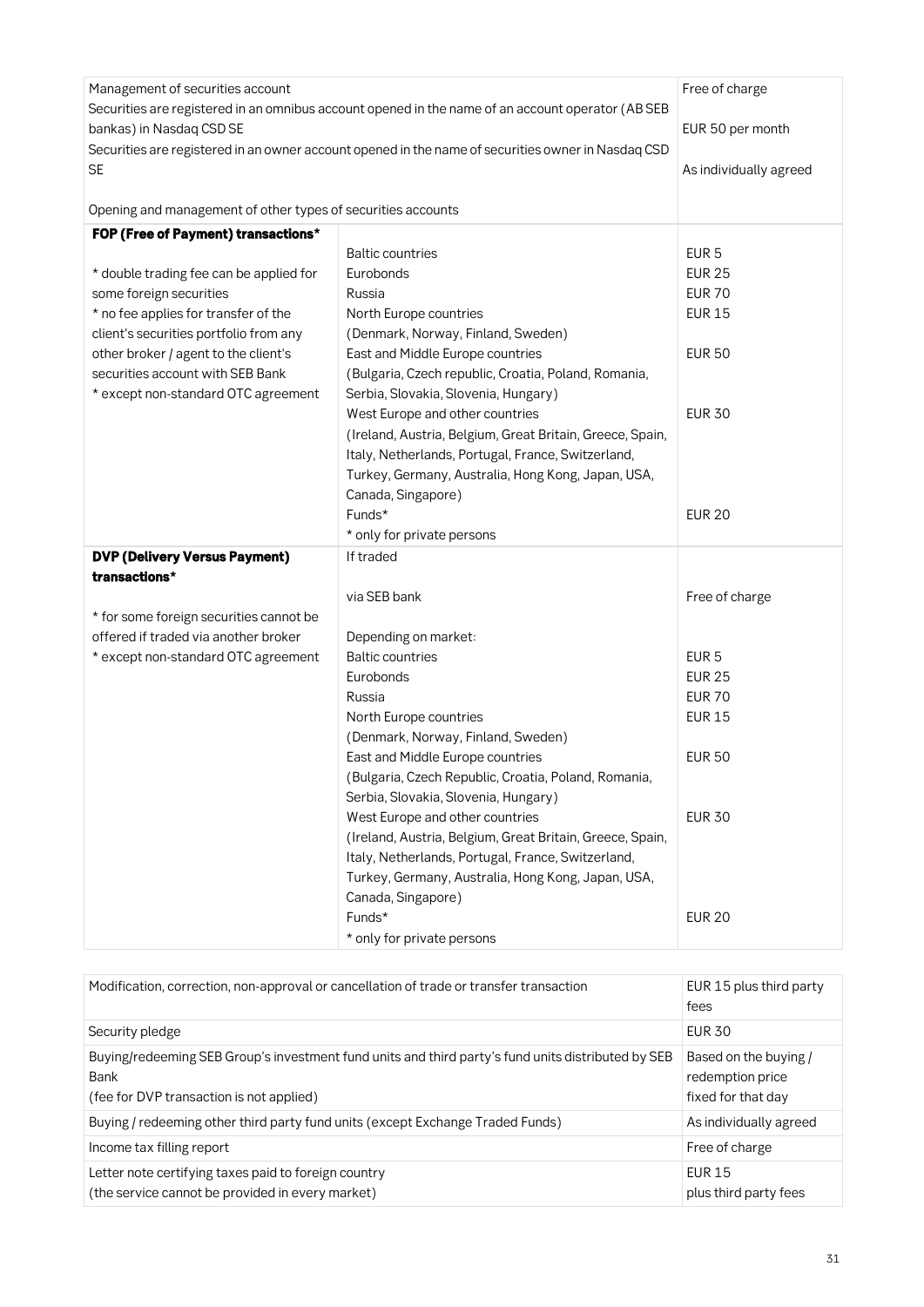| Reclaim of taxes paid to foreign country                                                      | <b>EUR 60</b>                           |
|-----------------------------------------------------------------------------------------------|-----------------------------------------|
| (the service cannot be provided in every market)                                              | plus third party fees                   |
| Client representation in Lithuania                                                            | <b>EUR 120</b><br>plus third party fees |
| Client representation abroad                                                                  | <b>FUR 260</b><br>plus third party fees |
| The securities transaction based on a corporate action notification                           | <b>FUR 40</b>                           |
| (fee applies for investors participating in voluntary corporate actions of foreign companies) | plus third party fees                   |
| Securities account statement                                                                  | Free of charge                          |
| Other services                                                                                | As individually agreed                  |

### *Investment funds*

### *Subscription fee for investment fund units (except U and F share class investment fund units distributed by AB SEB bankas)*

| <b>Investment fund</b>                    | <b>Subscription fee</b> |
|-------------------------------------------|-------------------------|
| SEB Asia ex. Japan Fund                   | 1,00%                   |
| <b>SEB Concept Biotechnology</b>          | 1,00%                   |
| SEB Eastern Europe Small and Mid Cap Fund | 1,00%                   |
| <b>SEB Emerging Markets Fund</b>          | 1,00%                   |
| <b>SEB Europe Equity Fund</b>             | 1,00%                   |
| SEB Global Chance / Risk Fund             | 1,00%                   |
| <b>SEB Global Fund</b>                    | 1,00%                   |
| <b>SEB Listed Private Equity Fund</b>     | 1,00%                   |
| <b>SEB Medical Fund</b>                   | 1,00%                   |
| <b>SEB Nordic Equity Fund</b>             | 1,00%                   |
| <b>SEB Technology Fund</b>                | 1,00%                   |
| SEB US All Cap                            | 1,00%                   |
| <b>SEB Asset Selection Fund</b>           | 1,00%                   |
| SEB Active 20                             | 0,50%                   |
| SEB Active 30                             | 0,50%                   |
| <b>SEB Active 55</b>                      | 0,50%                   |
| <b>SEB Active 80</b>                      | 0,50%                   |
| <b>SEB Corporate Bond Fund EUR</b>        | 0,50%                   |
| <b>SEB Global High Yield Fund</b>         | 0,50%                   |
| <b>SEB Short Bond Fund EUR</b>            | 0,00%                   |
| <b>SEB USD Currency Fund</b>              | 0,00%                   |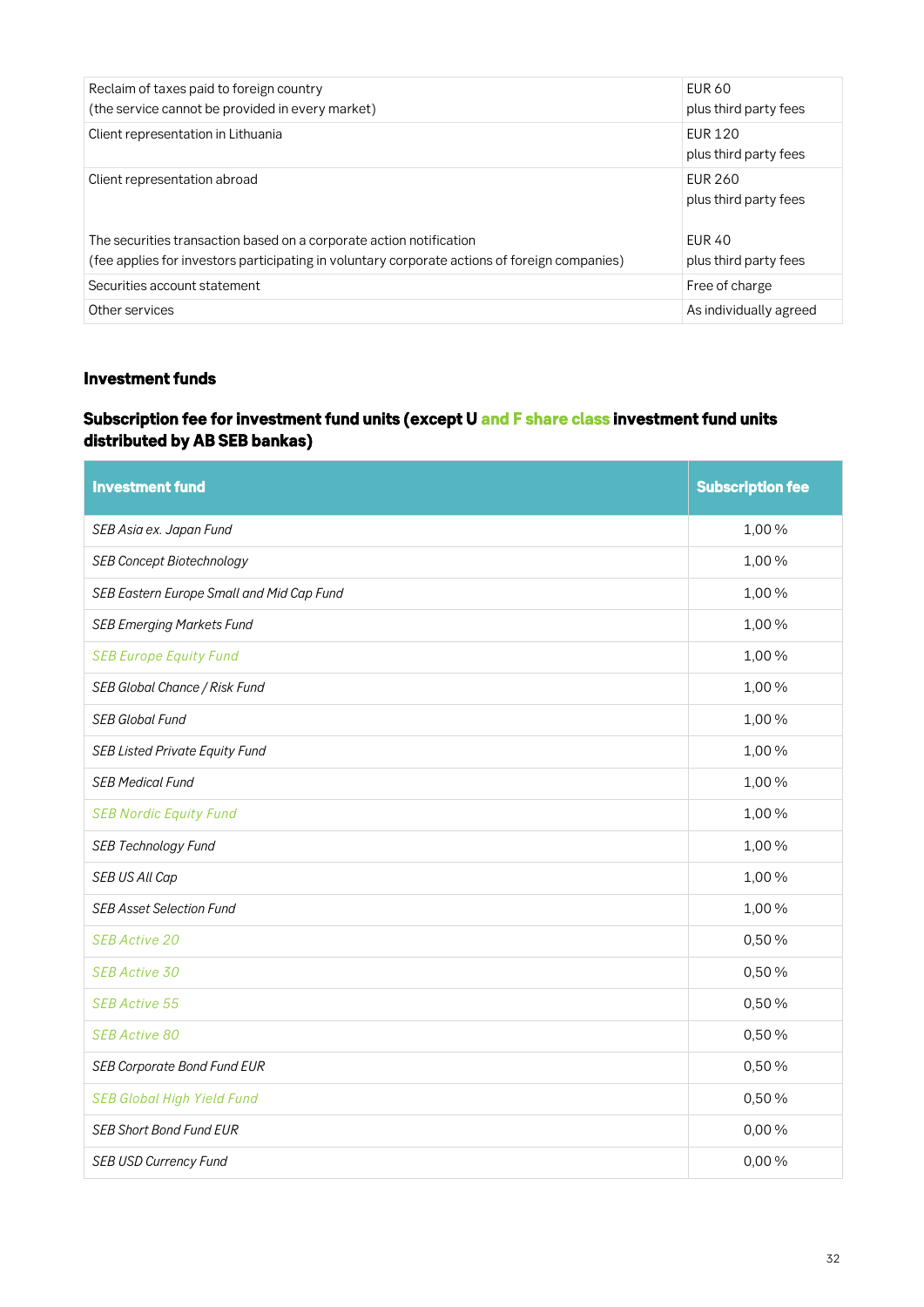# *Administration fee for U and F share class investment fund units distributed by AB SEB bankas*

| Service                                            | <b>Monthly</b><br>$\vert$ administration fee |
|----------------------------------------------------|----------------------------------------------|
| SEB Group's short-term bond and money market funds | 0.025%                                       |
| SEB Group's bond funds<br>Other SEB Group's funds  | $0.035\%$                                    |